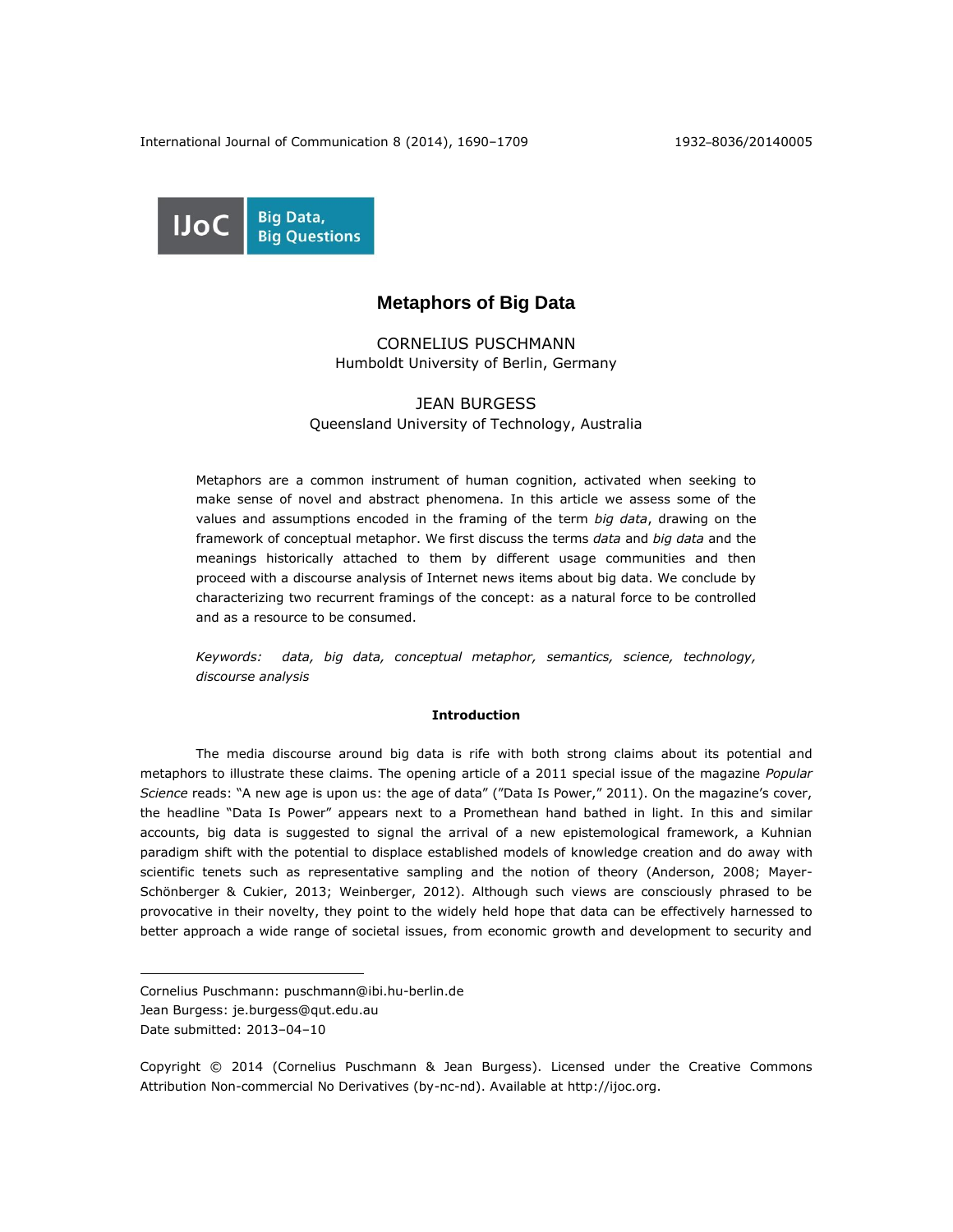International Journal of Communication 8 (2014) Metaphors of Big Data 1691

health care, with far-reaching implications (European Commission, 2013; UK Department for Business, Innovation & Skills, 2013; UN Global Pulse, 2012).

The features of the scientific and technological paradigm that big data claims to stake out are still in a period of interpretative flexibility and of ongoing contestation over their exact meanings and values (Bijker, 1997; Pinch & Bijker, 1984). Whereas researchers in emerging fields such as computational social science and the digital humanities stress the scientific potential of big data (e.g., Howe et al., 2008; Lazer et al., 2009; Manovich, 2012), the response seems mixed in the more traditional branches of the social sciences and humanities, where issues such as lack of theoretical grounding, nonreplicability of findings, and the decontextualization of heterogenic and imperfectly understood phenomena have at times been criticized (boyd & Crawford, 2012; Gitelman & Jackson, 2013). The proponents of big data infer a degree of scientific authority from the sheer abundance of information available, while its critics argue that big data poses significant methodological challenges, at times trading large scale for reduced depth (Burgess & Bruns, 2012, Mahrt & Scharkow, 2013). Whereas in the proponent view, big data will make it feasible to better predict a wide variety of natural and social phenomena, in the critical perspective it offers little on an explanatory level, but threatens to become an instrument of control (Bowker, 2013). Big data research, from this vantage point, can be regarded as centering on the intricacies of handling data rather than the relation of data to the world it is assumed to represent.

This article focuses on the role of metaphor for the conceptualization of big data, and on the implications of this conceptualization for the role that big data may play in the future. Our analysis follows similar accounts that apply contemporary theories of metaphor analysis to discourse on technology, particularly in the media. We first examine definitions of data and big data and review current approaches to conceptual metaphor, to then turn to applications of metaphor theory, specifically in relation to political discourse and technology. We proceed by describing the BIG DATA IS A FORCE OF NATURE TO BE CONTROLLED and the BIG DATA IS NOURISHMENT/FUEL TO BE CONSUMED metaphors through a series of excerpts from the business and technology press and argue that both metaphors reflect and influence the perception of big data as an object of commodification and consumption. We conclude by discussing the cultural implications of this conceptualization.

#### **Etymologies of** *Data* **and** *Big Data*

Before turning to how the mass media frames big data metaphorically, it is useful to examine the origins of the terms *data* and *big data*. Words change their semantics due to a confluence of social, cultural, and linguistic factors, shedding old meanings and acquiring new ones (Aitchison, 2001; Hickey, 2003; Sweetser, 1991). English *data* is derived from Latin, where it is the plural of *datum*, which is in turn the past participle of the verb *dare,* "to give," generally translated into English as "something given." Sanskrit *dadāmi* and ancient Greek *δίδωμι* are related forms. While *data* (piece of information) and *datum* (calendar date) are separate lexemes in contemporary English, their association is not accidental; medieval manuscripts frequently closed with the phrase *datum die* (given on . . . ), effectively timestamping the preceding text. Early uses of *data* in English in a theological and mathematical context are attested for in the 17th century. Issue number 17 of the *Philosophical Transactions* (1693) contains four early uses, occurring twice in the sense of a mathematical variable and twice to describe historical events.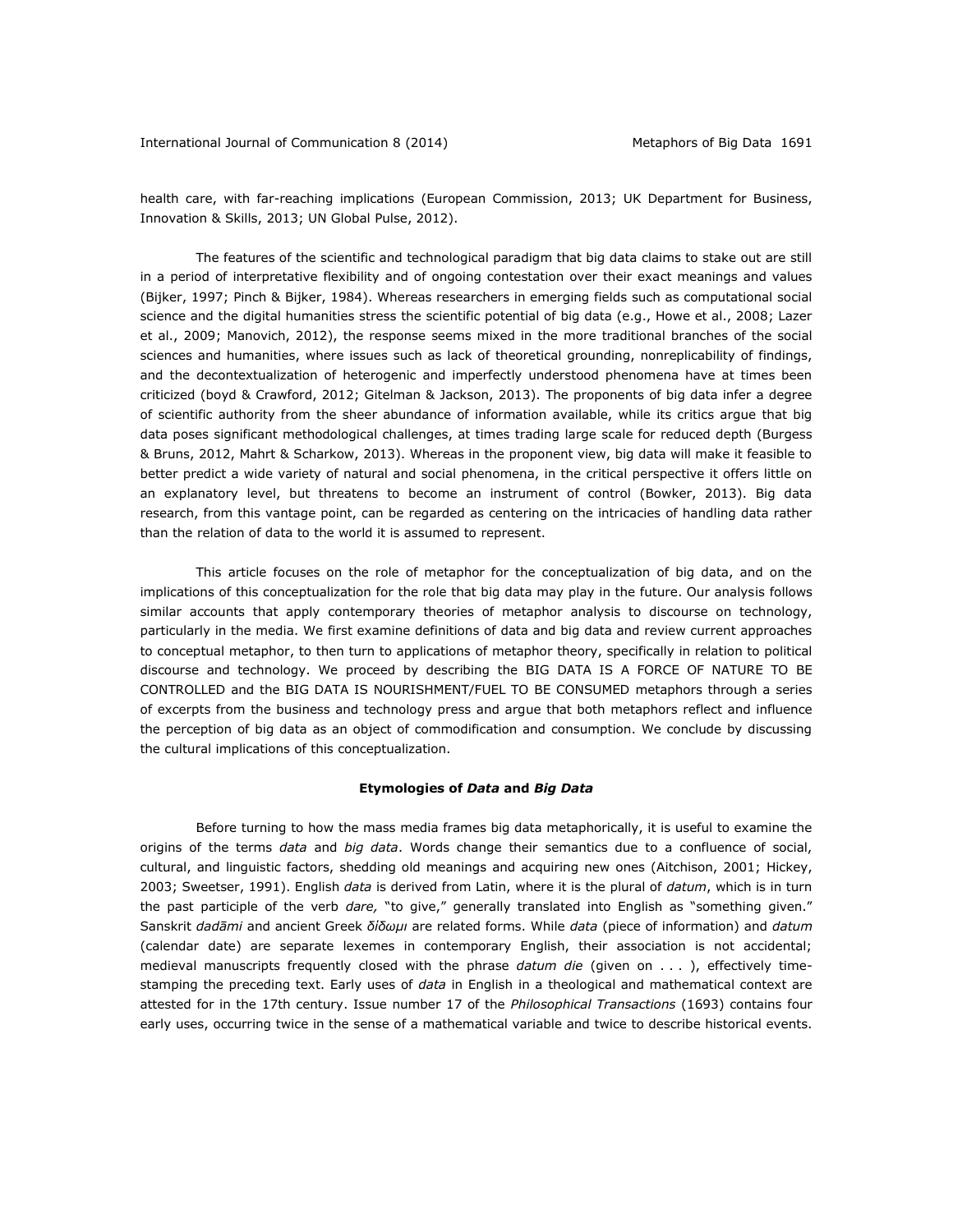According to Rosenberg (2013), the principal sense of *data* shifted during the 18th century from anything widely accepted as given, granted, or generally known to the result of experimentation, discovery, or collection. In the 18th and 19th centuries, the usage of the word not only increased quantitatively but also established itself firmly in economics and administration, beyond its early use in mathematics and natural philosophy. Rosenberg notes an early modern attestation of the term in Joseph Priestley's *Lectures on History and General Policy*, published in 1788, in which historical data is discussed, finding his use of the term to be surprisingly modern (p. 15). Rosenberg points to the rhetorical origin of data as "that which is given prior to argument" (p. 36) and as an accepted basis of debate. Similar issues are raised in *The Federalist Papers*, written in the same year. In them, Alexander Hamilton compares making predictions on the future of the union on the basis of data to forming judgments on the planet's history on the same basis:

Though it is easy to assert, in general terms, the possibility of forming a rational judgment of a due provision against probable dangers, yet we may safely challenge those who make the assertion to bring forward their data, and may affirm that they would be found as vague and uncertain as any that could be produced to establish the probable duration of the world. Observations confined to the mere prospects of internal attacks can deserve no weight. (Hamilton, 1788, para. 4)

We will later return to the characterization of data as a physical object that can be *brought forward*. A notable aspect of Hamilton's use is how he highlights issues of data quality, a recurring theme in records discussing data. Hamilton appears quite skeptical regarding the potential of data in its present form to make reliable predictions for the future of the union, though he acknowledges data in principle as a legitimate basis for argument, but only provided it is not "vague" and "uncertain."

*Data* became firmly entrenched in science, business, and administration in the 19th and 20th centuries, while both its frequency and use contexts expanded significantly. A criticism of the quality of economic data quite similar to the one voiced by Hamilton is articulated by Fritz Machlup in *The Stock Market, Credit and Capital Formation* (1940). Machlup acknowledges the need for what he calls "a statistical narrative," but calls its feasibility into question:

These and other questions ought to be answered in a statistical narrative. But it cannot be done. No information is available that would enable us to get even near a satisfactory answer. The statistical data we do have contain far less information than has often been believed. Naive interpretations have led to conclusions which prove untenable on closer inspection. (Machlup, 1940, p. 311)

In Machlup's characterization, information is something to be extracted from data, which is obtained by measurements conducted by a human analyst. Like Hamilton, Machlup questions both the comprehensiveness and quality of data, and at the same time warns of "naive interpretations." Both how well data reflects reality and how skillfully it is analyzed have a significant impact on the quality of the interpretation.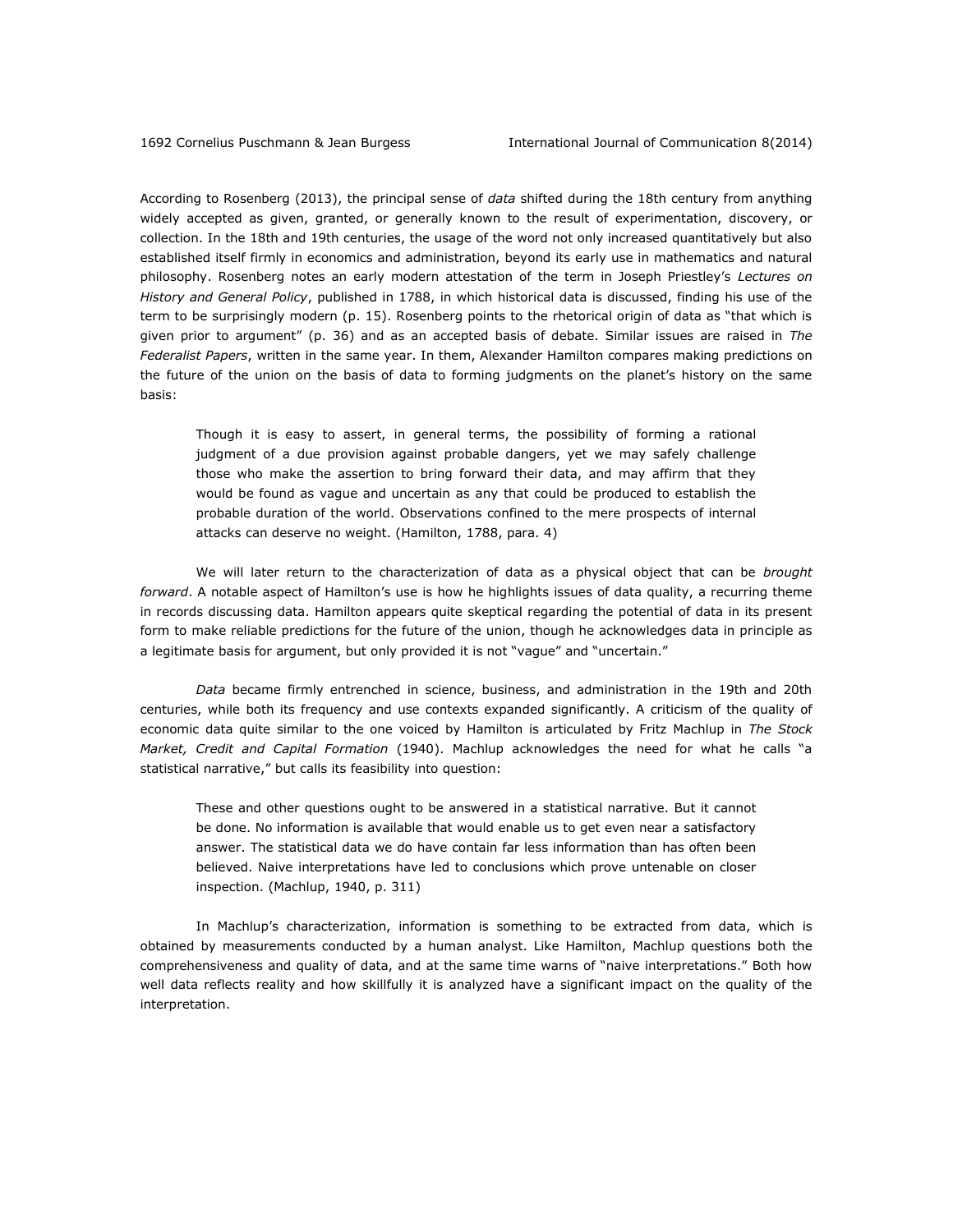In the 1940s, the uses described above were supplemented with the use of the word *data* to describe any information used and stored in the context of computing. This development coincided with the ascendency of the term with regard to word frequency, which begins with the 20th century, showing a sharp rise from the 1960s onward (Rosenberg, 2013, p. 23). With the shift from paper records to digital information, *data* was increasingly used to refer to digital objects that can be manipulated using a computer rather than generally accepted facts or the outcomes of experimentation or observation. As computing matured, data also increasingly left laboratories and offices to play a role in new, domestic environments. As contexts expand and frequencies increase, lexemes are subject to semantic bleaching (Sweetser, 1988)—that is, their meaning becomes less specialized and more general as they are used in broader cultural contexts.

The understanding of data as any stored piece of digital information "given" by computational storage marks a departure from previous understandings, a shift with implications for established memory practices in science and scholarship (Bowker, 2005). In the first view, the processes of giving and interpreting appear to be highlighted; in the second, data comes into being by being recorded. Whereas the understanding of data as rhetorically constructed and sparse places an emphasis on its interpretation, computational interaction with data opens the possibility for new forms of usage other than interpretation. Data in the computational sense serves a variety of purposes, of which scholarship is just one. The social and cultural processes that the researcher seeks to study are assumed to be reflected to a certain extent by data, but the representation is always incomplete (Gillespie, 2014). Perhaps the most pronounced difference between the two viewpoints is the aspect of agency in data creation. Bowker notes a shift in agency when remarking on techniques for comprehensive self-surveillance in the context of the so-called quantified self movement that "the interpretative work is done inside the computer and read out and acted on by humans" (2013, p. 170). The self that is qualified by human interpretative work, rather than quantified by numeric information, is obviously a less definitive one from the vantage point of observation, but only if one places trust in the quality of data and is, unlike Machlup, not concerned with "naive interpretations."

In contrast to the etymology of the word *data*, the genesis of the term *big data* lies firmly in the business world. Although the early discourse on data processing technologies in business closely reflected this necessity—for new tools allowing companies to deliver faster search results or store larger volumes of customer data more cheaply—it has since evolved into a discourse centered on using the collected information for analytical purposes, specifically for predictive modeling. The history of data mining and business analytics reaches back to early industrial capitalism, but such approaches became firmly established as a result of the broad introduction of computers into the corporate world of the 1960s. Prefiguring much of the technology press's discourse today, the emphasis in this period was on the broad availability of a new technical infrastructure capable of capturing and storing larger volumes of data than was previously possible, and the in-built capacity to also interrogate the stored information systematically to make predictions. Similarly, contemporary social media data analytics approaches (sentiment analysis, latent semantic analysis) seek aggregate meaning in very large volumes of messages (Kennedy, 2012).

A crucial point for the popularization of the term *big data* in the media was the launch of the Accel Partners Big Data Fund (Gage, 2011) at industry event Hadoop World in November 2011. Accel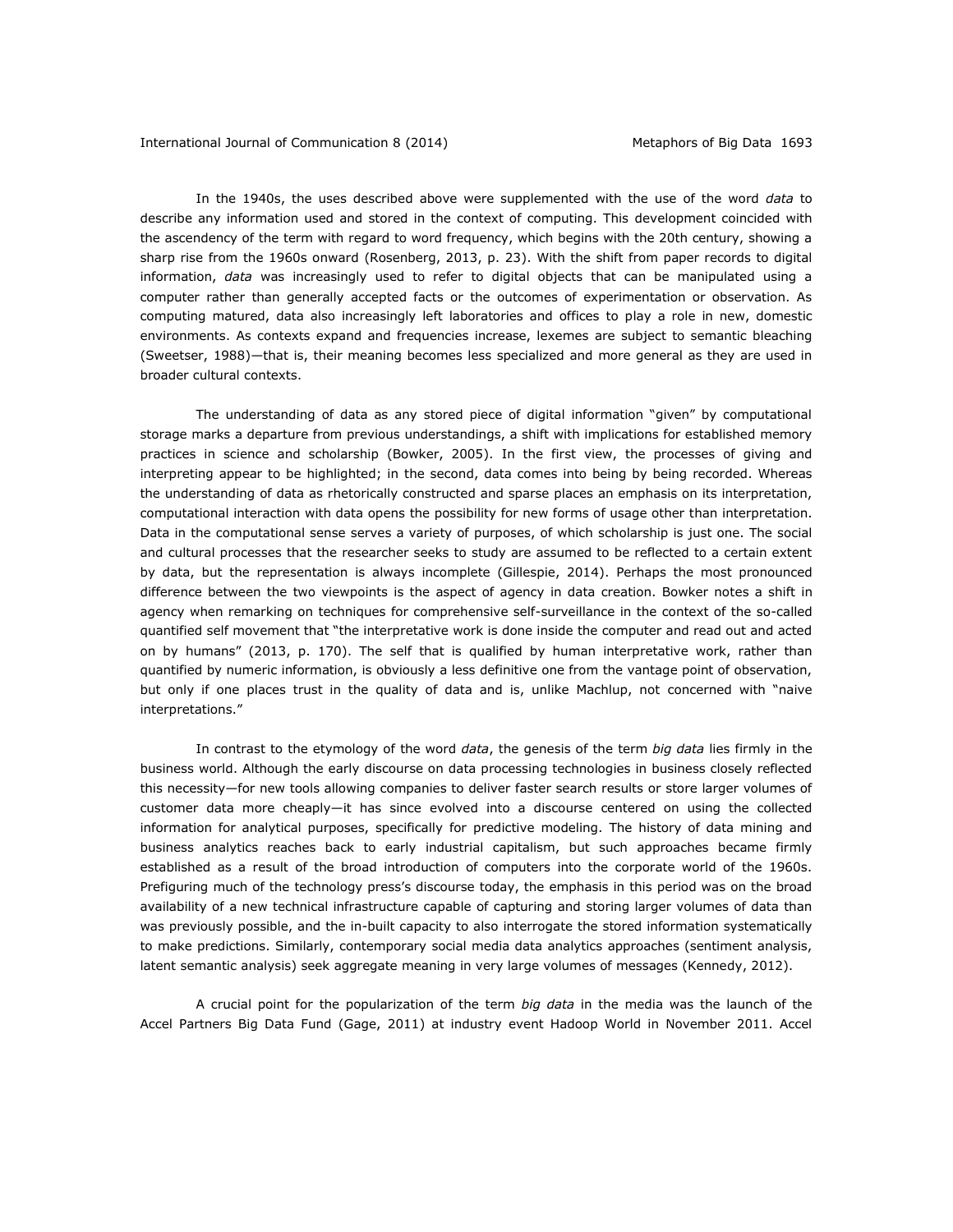pledged \$100 million to startups involved in big data on some level, either as data generators (Facebook, Etsy, Groupon) or by providing data solutions (Cloudera, CouchBase, or Comscore). The framing of the term in opposition to traditional data in this and other business contexts was largely technical as well as a form of branding: Big data marked a suggested shift from relational database management systems to platforms that offered long-term performance advantages over traditional solutions. An important enabler of big data in this technical sense is the Apache Hadoop framework, a set of open-source tools derived from Google's MapReduce and Google File System projects, both of which were launched to respond to growing needs to process large volumes of data across computing infrastructures.

As with other terms originally used entirely in the context of technology and business, big data appears both on the academic agenda and in the context of applied industry research in relation to the growing availability of user-generated content (Lazer et al., 2009). Big data frequently refers to born digital information that is either user-generated or both collected and stored by computers. A growing number of computational studies utilize user-generated content to make a wide range of inferences—for example, on the temporal evolution of social networks, consumer preferences, and electoral behavior. In such accounts, big data tends to describe both particular kinds of data (usually the variety that is available in great abundance, either by measurement or by being user-generated) and specific procedures associated with its analysis. Whereas the data that Priestly, Hamilton, and Machlup had in mind was collected by humans, was relatively sparse, and could largely be manually processed and interpreted, big data from the onset requires specialized tools to be captured, stored, analyzed, and interpreted (and the step of processing, which precedes interpretation, takes on a crucial role in analyses of big data). Big data is more abstract than traditional data by virtue of its quantity, its mode of collection, and the requirements for its analysis, all of which require computational tools. It also points decidedly toward application beyond scholarly inquiry and argument.

We have argued that the historical trajectories of *data* and *big data* are marked by a shift toward ever greater computability and commercialization—that is, the very idea of what constitutes data becomes more dependent on how it can be processed and stored. Additional layers of abstraction have come into play through increasingly sophisticated tools for the processing and analysis of data that enable these new forms of interaction. This relevance of growing data quantity is also reflected in language. Whereas *data* is still prescriptively used as a count noun with distinct singular and plural forms, *big data* is grammatically a mass noun, a conceptual shift of emphasis from single units of information to a homogeneous aggregate.

### **Applications of Metaphor Analysis to Science and Technology**

Beyond its stylistic significance in poetry and literature, the analysis of metaphor has attracted increased attention in several fields in recent decades. Black (1962) and Davidson (1978) discuss metaphor as a problem for philosophy and linguistic semantics, highlighting some of the conceptual issues associated with metaphor. Knorr-Cetina (1980), Maasen (1995), and Maasen and Weingart (2002) relate metaphor to the sociology of science and identify it as a core instrument for the negotiation of scientific knowledge in and among different academic disciplines.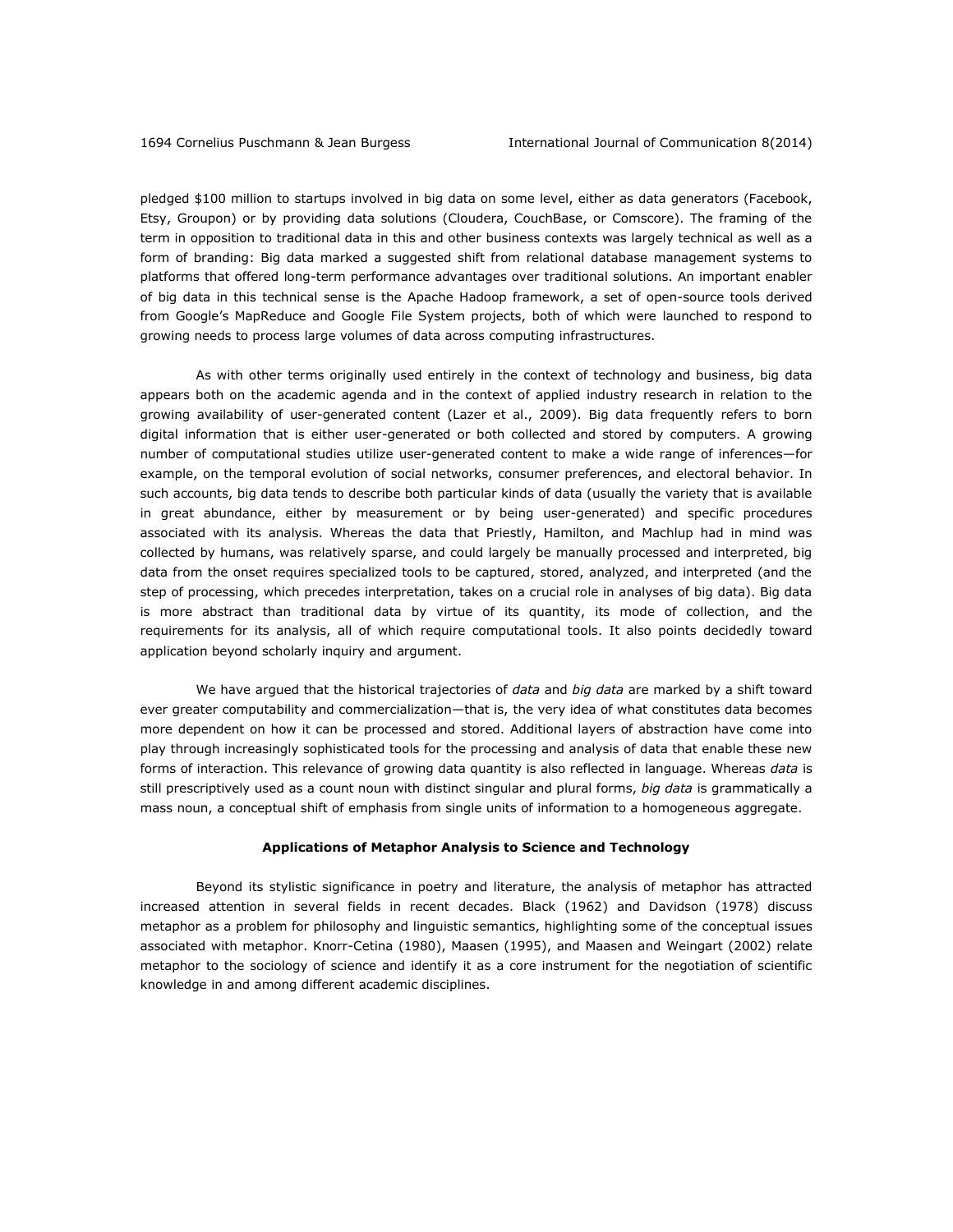Metaphor is also a popular instrument in mass media discourses on digital technology and the Internet. A typical recurring usage is to soften its technical and abstract nature and the resulting sense of "instability and uncertainty" that the early Internet evoked (Wyatt, 2004, p. 244). In a similar vein, Wilken (2013) points to the importance of metaphors to "capture techno-social complexity" (p. 638) in relation to the Internet and mobile phones. Nunes (1995) describes an abundance of spatial and geographical metaphors that are used to explain the early World Wide Web to magazine readers in the 1990s, another strategy to make an abstract technology more tangible. Maglio and Matlock (1998) found that early Web users predominantly described their experience of being online in terms of navigating in a physical space. Markham (2003) discusses three distinct metaphors for relating to the Internet—as a way of being, a place, and a tool—arguing for a conceptual progression from the net as transformative technology for redefining the self (the cyberspace of science fiction literature) to a space in which to search for information to a tool for managing aspects of everyday life. Markham argues that Al Gore's metaphor of the Internet as the information superhighway was chosen deliberately to demonstrate the utility and everyday nature of the Internet over the utopian vision of cyberspace that had informed its early development. Also addressing the highway metaphor, Stefik (1997) warned that the Internet's development could be constrained by the transportation imagery and its conceptual limitations, while Blavin and Cohen (2002) found conceptual metaphors of the Internet to significantly impact its framing in legal contexts. A notable theme in all these sources is the danger of overgeneralization: Some of the properties of libraries and highways hardly corresponded with the experience of using the Internet, even in the 1990s. Another theme is the discrepancy of power between those strategically employing such metaphors and the audiences for which they are chosen. We will enlist a cognitively grounded view of metaphor that highlights strategies of metaphor choice, referred to by Hellsten (2002) as "the politics of metaphor." The first aspect allows a more plausible explanation of what kinds of metaphors resonate with their intended audiences, and the second informs the decisions of those who choose them.

During the last two decades, new approaches to metaphor analysis have gained significance in cognitive linguistics and have found applications in a range of fields, such as discourse analysis, media studies, communication studies, and political science (Harrison, Todd, & Lawton, 2008; Kress, 1989; Ritchie, 2003; van Dijk, 1997). Central to the cognitive theory of metaphor (Lakoff & Johnson, 1980, 1999; Lakoff & Turner, 1989) is the assumption that abstract concepts are understood through embodiment—that is, by relation to basic experiential categories such as orientation. Metaphor, in the cognitive view, is an important conceptual tool that enables us to understand abstract concepts in terms of more familiar and concrete ones. A core tenet of conceptual metaphor theory is that metaphor does not merely represent conventionalized or idiomatic language use, but instead points to the cognitive salience of analogy. Linguistic manifestations of conceptual metaphors are ubiquitous in everyday communication for example, in the common characterization of time in spatial terms (in expressions such as "the distant past," "the near future") or in the way that abstractions are associated with physical structures ("building an argument," "raising a question"). Other, even more common examples are expressions describing orientation in association with positive and negative physical and emotional states (feeling "up" or "down"), which are sometimes so entrenched that they are considered "dead" or demetaphorized. Conceptual metaphors are assumed to share similarities across languages by virtue of being governed by similar underlying cognitive principles that relate embodied human experience and abstractions by means of analogy, though these principles are also sensitive to social and cultural factors. Subsequent related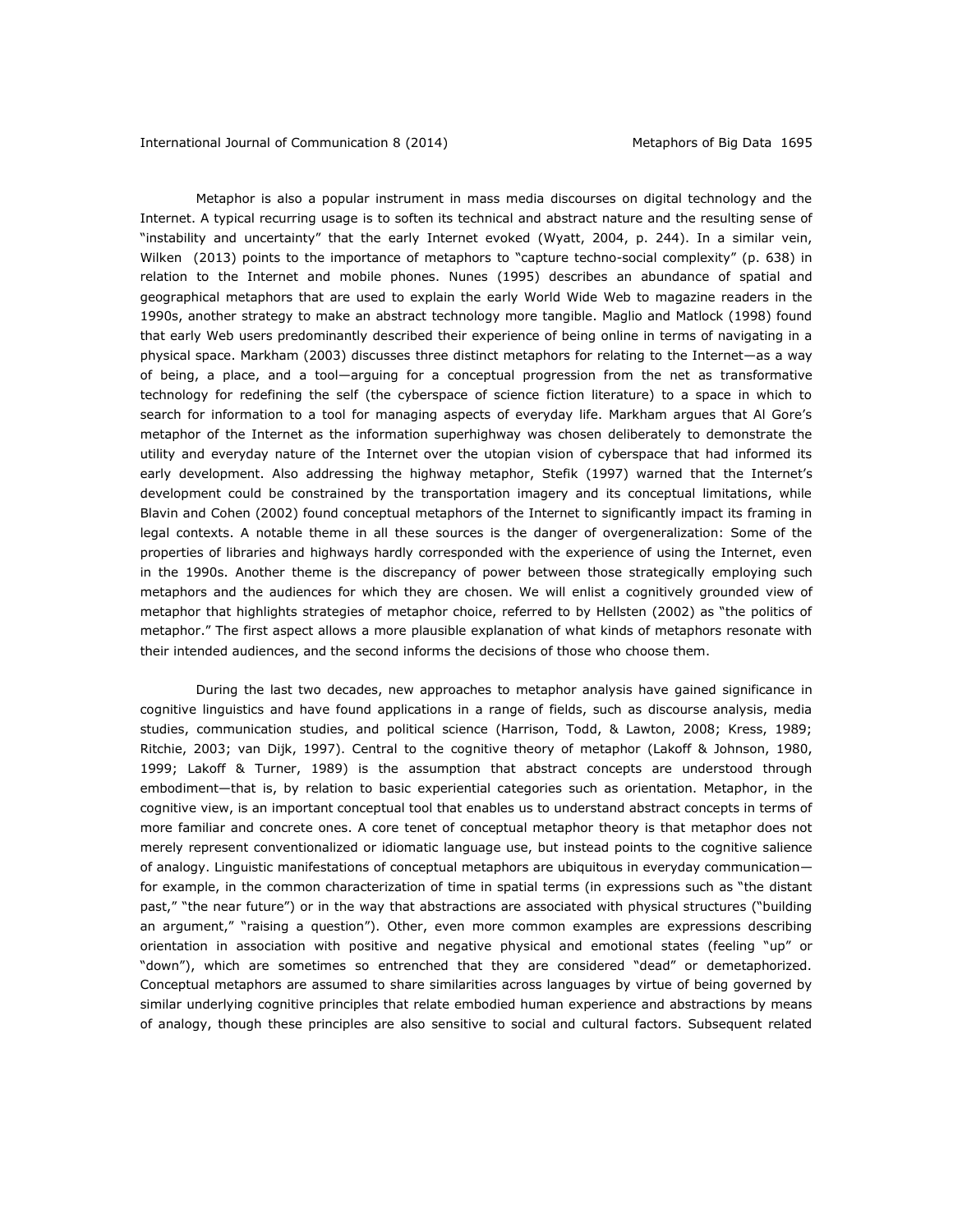approaches, such as semantic analogy and conceptual blending, also describe the cognitive process of bridging different conceptual categories and the reflection of this process in language (Fauconnier & Turner, 1996; Sweetser, 2001).

According to Lakoff and Johnson (1980), metaphors map across domains, creating a bridge between a source domain from which a concept is drawn and a target domain to which it is mapped. Metaphorization describes this mapping process, which usually occurs in the direction of concrete and familiar concepts to abstract and novel ones (e.g., LOVE IS A JOURNEY, ARGUMENT IS WAR, IDEAS ARE BUILDINGS). Lakoff and Turner (1989) differentiate between orientational, ontological, and structural metaphors that function on different levels of conceptual entrenchment. Genuine conceptual metaphor differs from creative metaphor in that the latter is both used deliberately and is clearly identifiable as metaphor, as is the case in poetic language, while the former is at least partly subconscious (Forceville & Renckens, 2013, p. 161). A crucial aspect of conceptual metaphor theory is that it does not imply that metaphors are exclusive, nor that they shape thought in linear or predetermined ways. Rather, specific metaphors such as ARGUMENT IS WAR are seen as indicative both of how verbal conflict is consciously conceptualized, and what source domains (e.g., WAR) are particularly salient. The strategic component of metaphor choice is explicitly acknowledged by Lakoff and Johnson (1980) when they state that "the very systematicity that allows us to comprehend one aspect of a concept in terms of another (e.g., comprehending an aspect of arguing in terms of battle) will necessarily hide other aspects of the concept" (p. 10).

Adaptations of conceptual metaphor theory outside of cognitive science stress the question of agency in how metaphors are strategically chosen, integrating this aspect into (critical) discourse studies (Fairclough, 1995; Kress, 1989; van Dijk, 1993, 1998). Where Lakoff and Johnson discuss metaphors first in relation to the mind as the environment for metaphors, Maasen and Weingart (1995) define discourse as an environment (or perhaps an arena) for the negotiation of metaphors. How suggestive an issue is framed or "linguistically engineered" (Nerlich & Jaspal, 2012, p. 131) and who is in the position to frame it is an issue of power in this perspective. Discourse metaphors (Zinken, Hellsten, & Nerlich, 2008) are recurring linguistic metaphors in ongoing debates, particularly in the media that function as framing devices within a particular discourse, both reflecting and shaping the debate through the features and constraints they impose.

Political discourse metaphors in the mass media occupy a mesoposition between creative metaphor and conceptual metaphor. Journalists rely on an interpretative repertoire (Potter & Wetherell, 1987) shared with their readers to construct salient narratives. Koller (2004) provides an example for this type of bias in metaphor choice on gender stereotypes in business magazines, finding a large variety of metaphors describing businesswomen in terms of the predominant binary gender paradigm and using a narrower choice of metaphors than in depictions of male managers—a strategy that Johnston (2009) refers to as "norming ideas" (para. 7). In the same vein, Koller (2005) argues that metaphors act as "an interface between the cognitive structure underlying a discourse, on the one hand, and the ideology permeating it" (p. 206). For example, conceptualizing argument as war rather than as a dance has implications for how argument is conducted and for the kinds of strategies that are considered legitimate when arguing.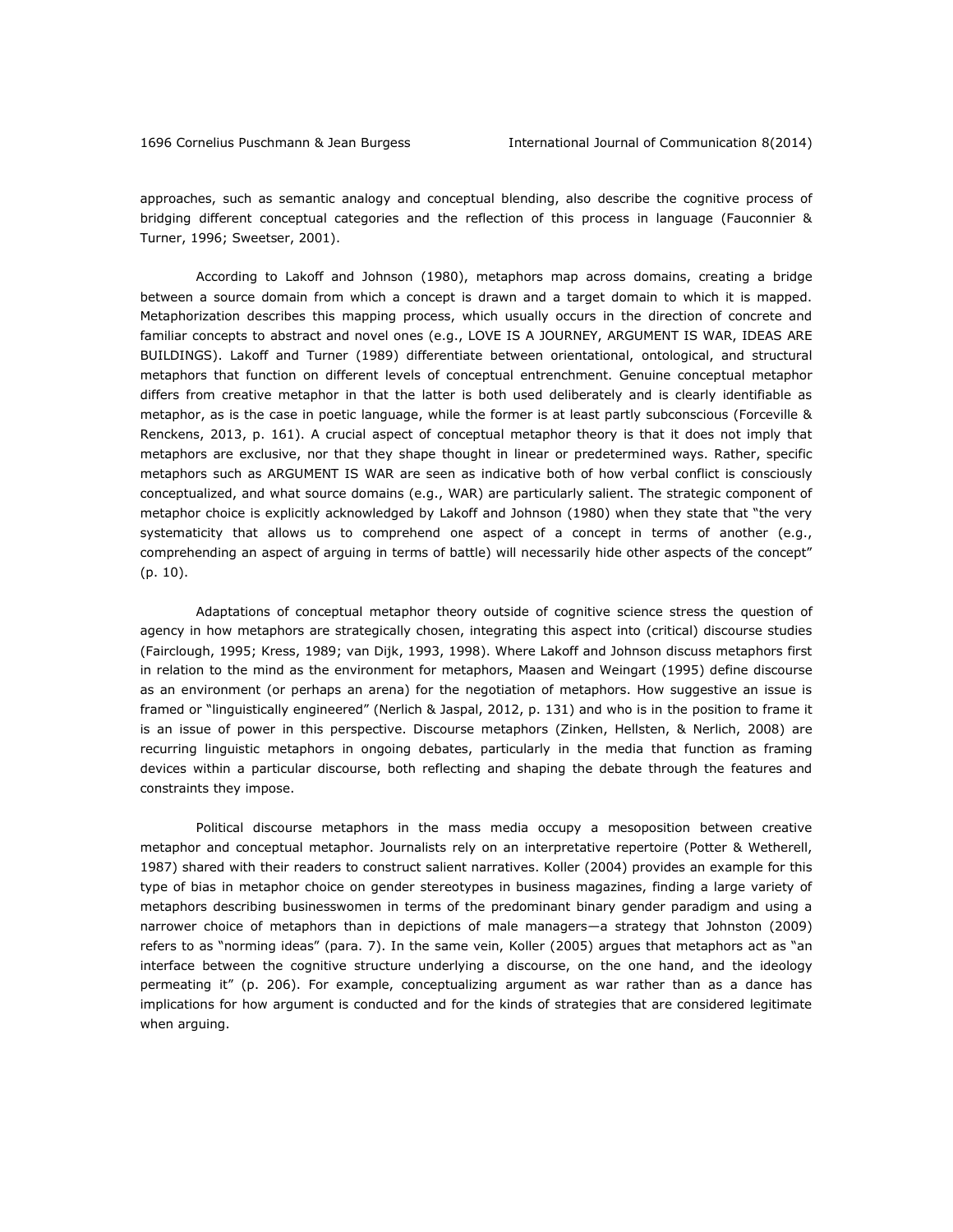Koller (2005) examines the metaphors used to describe corporate mergers and acquisitions, distinguishing between three central conceptual metaphors of fighting, mating, and feeding, which she argues combine into a "scenario of evolutionary struggle" (p. 218). Companies are characterized as living organisms subject to the natural forces of evolutionary struggle, an image that is also salient in many other contexts. Koller finds the dominant metaphors in business discourse to be strongly masculinized, corroborating specific forms of aggressive behavior as normal. The choice of a source domain that is both familiar and negatively connoted is a widely used strategy in the media that masks obvious negativity while still being rhetorically effective.

In a study of media discourse on immigration, Santa Anna (1999) identifies the conceptual metaphors IMMIGRANTS ARE ANIMALS, as in "ferreting out illegal immigrants" (p. 201) and "to catch a third of their quarry" (p. 200), and IMMIGRANTS ARE WEEDS, as in a "new crop of immigrants" and "to weed out illegal aliens" (p. 204). Flood and disaster metaphors are also extremely salient negative metaphors. Charteris-Black (2006) identifies the BRITAIN IS A CONTAINER and IMMIGRATION IS A NATURAL DISASTER metaphors in his analysis of depictions of immigrants in the British news media, and provides historical precedence for flood metaphors in relation to xenophobic attitudes. He finds that in right-wing political discourse, physical change (in terms of movement of peoples) is typically associated with social phenomena such as rising crime, terrorism, social anarchy, and the breakdown of orderly civil society (Charteris-Black, 2006, p. 571).

Technology metaphors initially appear quite different from these characterizations, but as in Koller's description of mergers and acquisitions as an evolutionary process, they, too, frequently naturalize their target by choice of a physical source domain that evokes natural threats that must be curbed by human intervention. Whereas the societal metaphors described above ostensibly explain complex cultural phenomena such as immigration, metaphors related to computing and the Internet address technological complexity by applying urban imagery (highways, libraries) and sublime natural forces (tsunamis, avalanches). Consequently, technological metaphors are critiqued with regard to their potential to hide certain aspects of technology as a result of metaphor choice while making others appear natural (Wanick, 2004, p. 269). Another feature is their ubiquity: Metaphors are so widely used in computing that Lombard (2005) notes that "one of the greatest challenges in conducting this research was the difficulty in finding linguistic expressions pertaining to the topic of computer networking that were not metaphorical in nature" (2005, p. 181). Ryall (2008) calls metaphors in relation to technological and scientific innovations a "double-edged sword" (p. 364), warning that "a false picture arises when metaphor used in these areas begins to be literalized" (p. 364). Wilken (2013) notes that technological metaphors are "never innocent" and, when deployed as part of deliberate rhetorical strategies, have the potential to profoundly shape cultural and social practices (p. 642). Given that big data is focused on technological applications and commercialization, the scrutiny of the discourse metaphors surrounding it appears particularly fruitful.

#### **Two Conceptual Metaphors of Big Data**

We have argued that the cognitive salience of metaphor makes it cognitively and culturally indispensable for the understanding of complex and novel phenomena. The complexity of big data lies in the increased abstractness of the means by which it is created and used. In contrast to commonly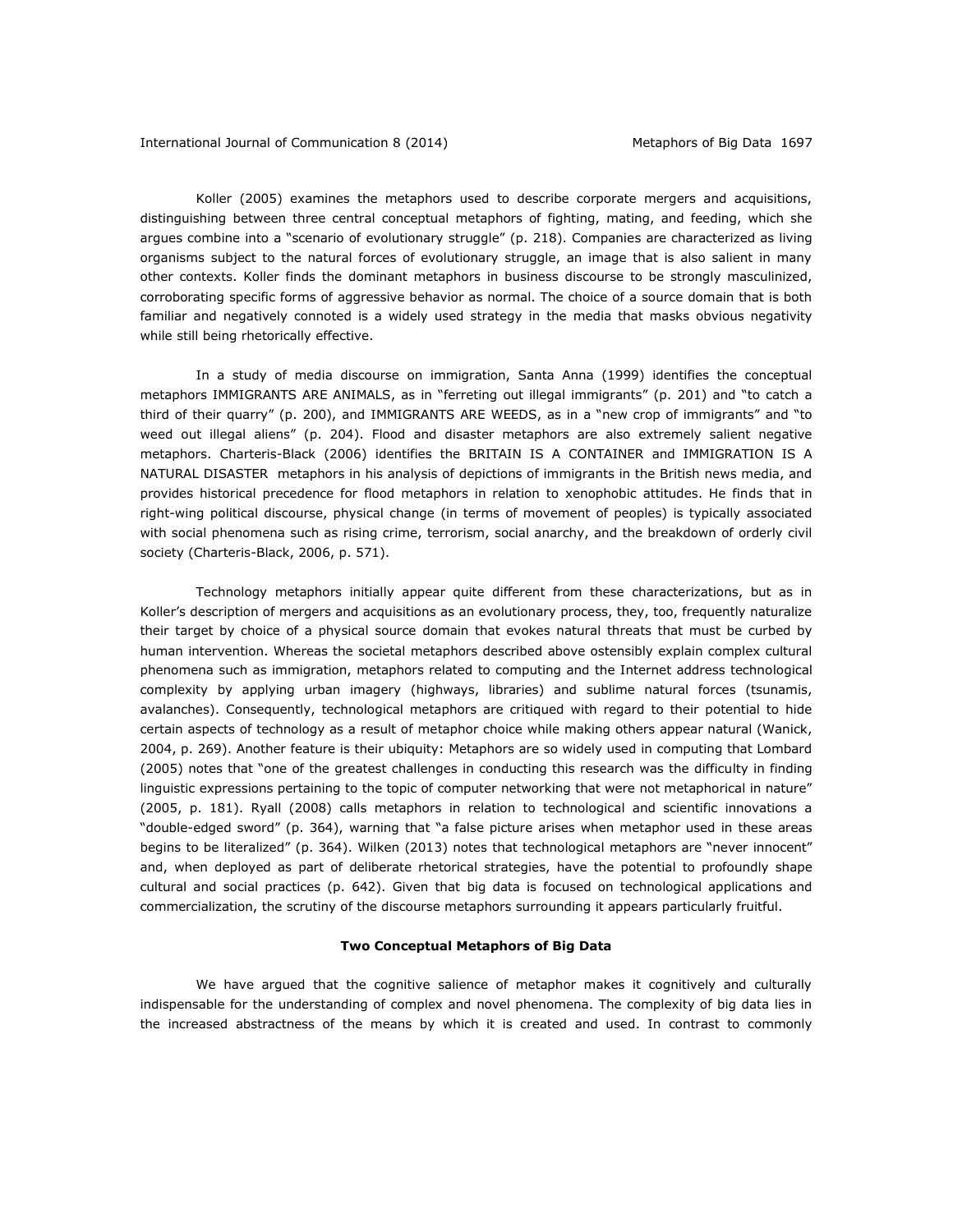accepted rhetorically constructed knowledge ("givenness" in the early sense of *data*) or the outcome of collection and interrogation by a scientist (in the modern sense of the word), big data grows seemingly by itself in environments designed specifically for its cultivation. Its individual units are indistinguishable and form a mass of information in which exploitation is scalable. Rather than being recorded and analyzed by human analysts in relatively clearly bounded settings, big data exists ephemerally in the cloud. Metaphor is used both subconsciously and strategically in these contexts by journalists, company executives, lawmakers, and academics in an attempt to give a familiar shape to something abstract, but this conceptualization introduces a number of problems. Some uses can be considered idiomatic and conventionalized "dead" metaphors, but many of the examples that we provide appear motivated in ways comparable to Charteris-Black's findings on flood metaphors in relation to immigration policy and Koller's analysis of natural selection metaphors in relation to mergers and acquisitions.

We use examples from news items posted on the websites of *The Wall Street Journal, Forbes,*  and *Business Insider* (all popular business and management journals), *Wired* and *Computerworld* (technology), *The Chronicle Herald, USA Today* (newspapers), World Future Society (nonprofit organization), and Booz & Company (consulting company). All news items contain reference to big data and were published in 2012. Although the limitations of this small sample should be taken into account, we find both metaphors to recur frequently in other sources.

### **"BIG DATA IS A FORCE OF NATURE TO BE CONTROLLED"**

In everything from the weather forecast you catch on your Smartphone to the way your kids are educated to the texts you send to keep in touch with them, you are swimming in an ocean of data that surrounds our lives, and keeps rising. (Raasch, 2012, para 3)

Data science experts . . . are able to make sense of the torrent of digital information. (Bundale, 2012, para. 4)

A formidable transformation is taking place beneath the placid surface of the telecommunications industry. . . . This presents telecom operators with a major challenge: They must invest more and more capital in next-generation networks that can absorb this wave of data.  $\ldots$  [W]here will the money come from to build the networks needed to handle the coming data tsunami? The answers to these questions lie in the ability of operators to monetize the huge volumes of data that are flowing and will continue to flow over their networks. (Booz & Company, 2011, para. 2)

Data is a powerful natural resource that if used wisely can drive U.S. economic competitiveness and lead to rewarding careers in the future dedicated to building a smarter planet. (Groenfeldt, 2012, para. 10)

One false promise that some proponents of Big Data hold out is that somehow vast oceans of digital data can be sifted for nuggets of pure enterprise gold. (Rooney, 2012, para. 16)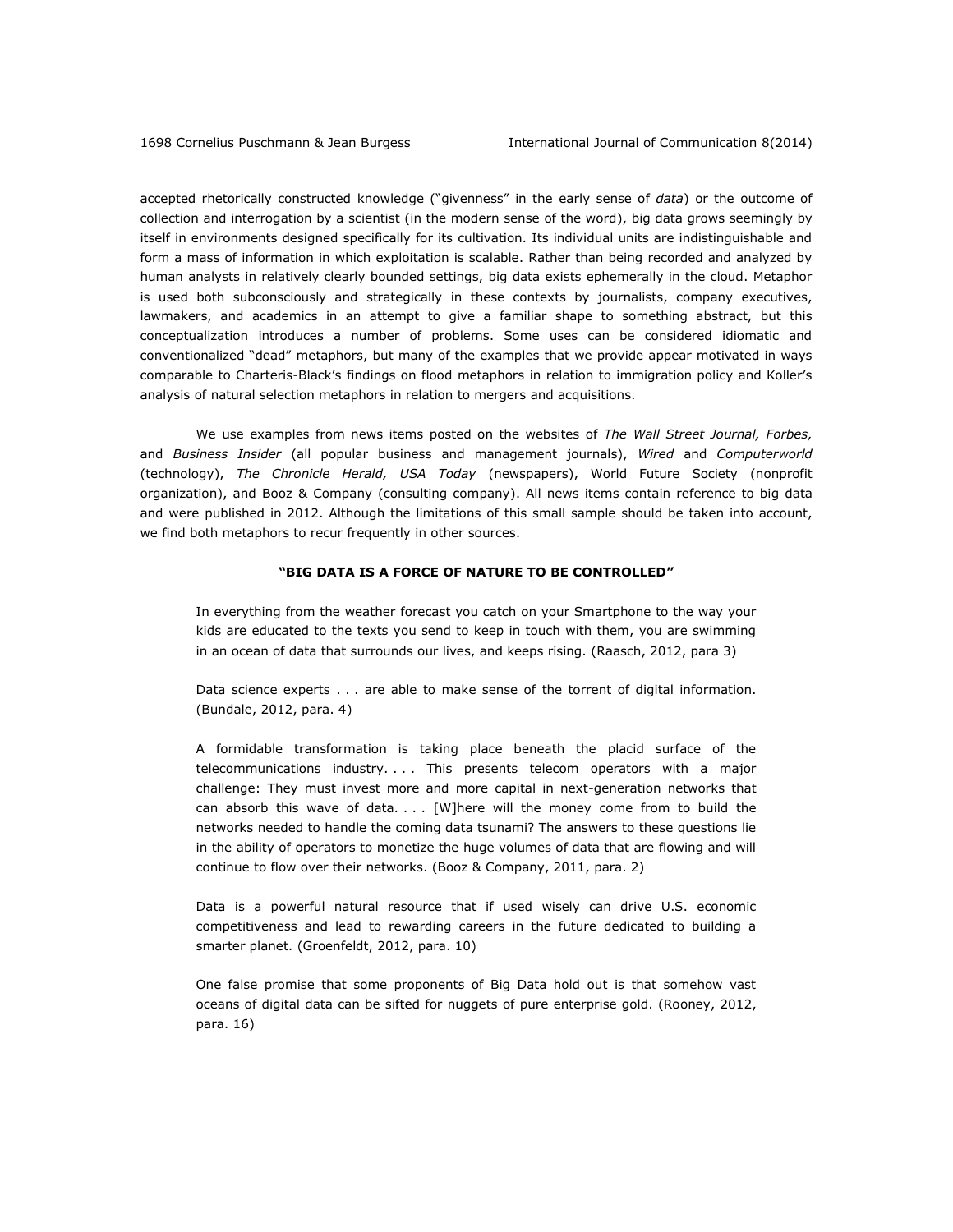In contrast to data, which describes distinct units of information or observations, big data is characterized as a uniform mass. In the historical examples cited, the word *data* could be replaced with *records* or even *claims*—in other words, with terms that point to the human agency of their creation. Big data, by contrast, is a force to be curbed and controlled, as the examples above illustrate. The new presumed naturalness of digital technology creates a distinction to the experience of early computing as cumbersome and difficult. At the same time, this trope evokes the image of conjuring forces too powerful to control, another recurrent theme in technology metaphors. The challenge implicit in the examples is to control big data to successfully turn it into a resource. The language in the examples suggests that the situation lamented by Machlup has been reversed: Before, we were starved for data; now we are drowning in it. Another change seems to be the shift from solid to liquid state. The allusion to water supports the notion that data is all at once essential, valuable, difficult to control, and ubiquitous. Although the association with water is chiefly positive, there is also the danger of "torrents" of data in which one can "drown," "floods" that overwhelm us, and "tsunamis" that leave destruction in their wake. Water is also neutral in the sense of having no very specific taste or color properties. Finally, water is a naturally occurring resource of universal cultural relevance that exists without human intervention, and its potential can be harnessed through the use of appropriate technology (dams, irrigation).

The problems of the analogy lie in inferring certain properties of the target that the source possesses but that do not map onto the target. The excerpts above treat big data as a force of nature that can be turned into a valued commodity to be uncovered, claimed, valued, and traded in ways that distinguish it markedly from the older conceptions of data. The givenness of data is analogized through the givenness of natural resources, which can be mined or grown and which can act as a form of capital with no persistent ties to their creator. Data is not a natural resource that replenishes itself, but in social media platforms it is created by users with intentions entirely unrelated to its use as a valued commodity. It is created by humans and recorded by machines rather than being discovered and claimed by platform providers or third parties. At the same time, it is generally not used for the purpose for which it was collected. Its mass makes it easy to deliberately ignore individual items in favor of aggregate properties. A second issue is that of scale: A natural resource such as water has predictable qualities across quantities, whereas big data has not. Sheer quantity does not automatically improve the quality of predictions it the same sense that more water will irrigate more crops.

Finally, the image of big data as a value-neutral resource is misleading in two ways. First, the value of big data differs for different parties (users versus traders). Second, the value is inscribed by analysis rather than being inherent in some sort of natural form of consumption. This distinction maps very imperfectly onto the source domain of natural resources, because those seem by comparison much more universally valuable than data outside any particular context. The metaphor of refining can be regarded as obscuring the assignment of meaning that is actively performed when "sifting" takes place, or whenever "noise" is eliminated (Bowker & Star, 2000). Suggesting that the intrinsic meaning of data is, like nuggets of gold, already there, just waiting to be uncovered, means distancing the interpretation from the interpreter and her subjectivity. Data can be relied on as a driver of economic growth only if its value is both predictable and stable rather than the result of ongoing interpretation and negotiation, but the value of big data seems extremely difficult to predict.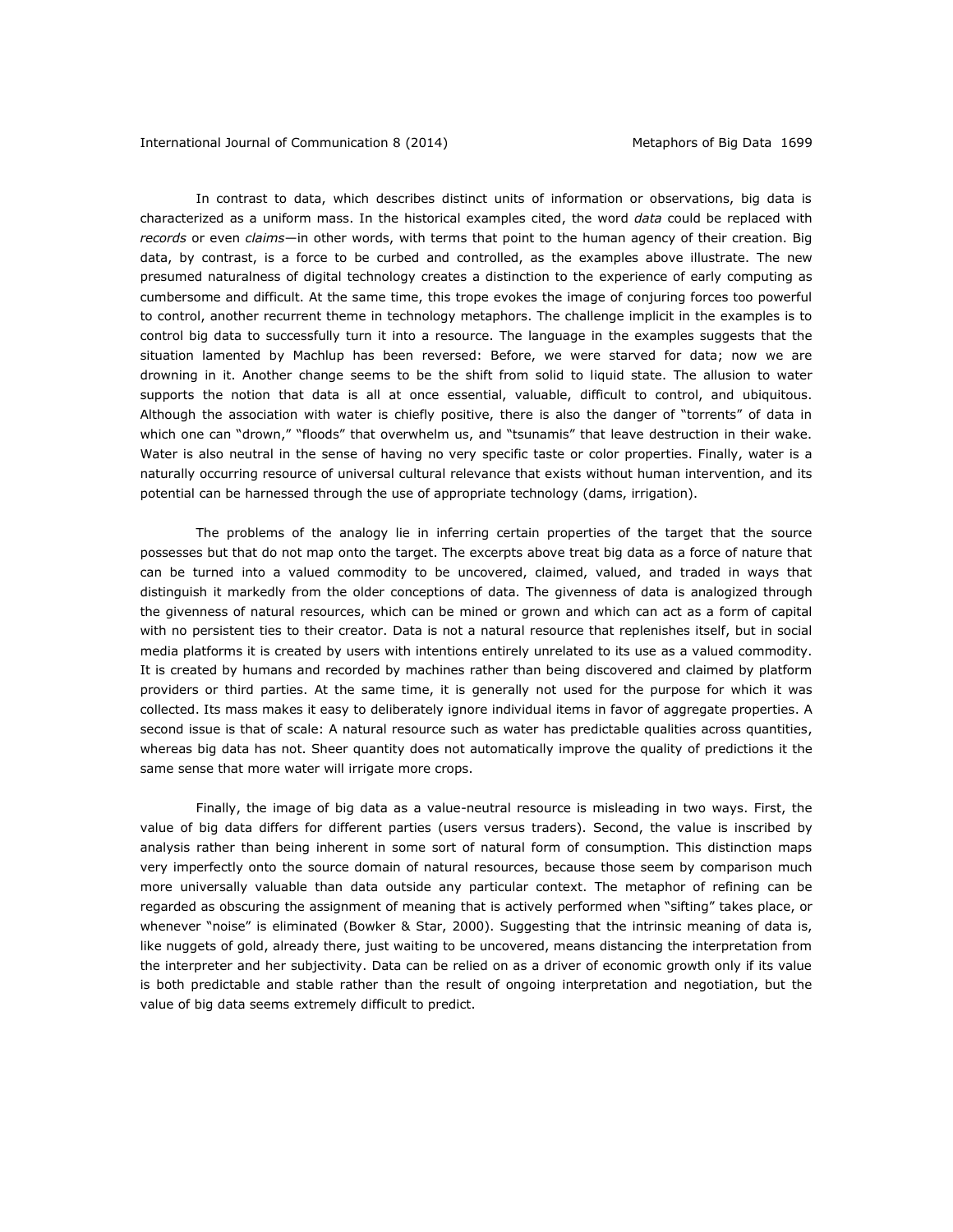## **"BIG DATA IS NOURISHMENT/FUEL TO BE CONSUMED"**

Beyond that, however, lies the promise of a style of computing that more closely mimics the functioning of the human mind as it takes in data from many different sources, forming thoughts and making decisions in real time. (Webster, 2012, para. 11)

Big companies like Tesco that traditionally operated with a very central nervous system are going to become like dinosaurs with the brain at the end of a very long neck if they don't develop more distributive nervous systems. (Nisen, 2012, para. 4)

Data driven decisions have consequences. There can be political and cultural fallout. This is a gating condition that you need in the beginning. You have to say, this might [anger] x, y, z, and know that in the beginning. Not just outside the organization, but within. You need to know the political consequences of any given data-driven decision and who that decision will tick off. (Tucker, 2012, para. 9)

What do companies do with the monstrous amount of data available to them across a variety sources? Just about every movement a person makes online can be tracked—but what is valuable and what is just noise? (Wilms, 2012, para. 2)

Proceeding from the first to the second metaphor, once it has been curbed, the natural force turns into a natural resource to be consumed. Two images emerge in this context: one similar to Koller's feeding metaphor and another evoking the image of data as fuel driving a vehicle. The image of consumption can be tied to an evolutionary and a technological metaphor. In the first, business competition is analogized with Darwinism and data becomes a resource to be consumed in order to survive; in the second, businesses are vehicles fueled by data. Both food and fuel must be consumed to exist and to move forward rather than being consciously used. The fuel metaphor can be linked to the THE PLANET IS A MACHINE metaphor identified by Nerlich and Jaspal (2012). The car's consumption of fuel is comparable to human consumption of food and water.

Using data as a basis for inevitable actions (data "driving" decisions) draws onto early utopian visions of cyberspace as well as imageries that rely on mappings between nature and technology, using one as a model of the other (Condit, 1999). A computational nervous system is one that "takes in data from many different sources," processing it and "making decisions in real time" (Webster, 2012)—in other words, acting very much like a living, sentient organism. The analogy to feeding points to Koller's observations on corporate mergers and acquisitions—the consumption of data strengthens the company or institution while requiring no or very little conscious interpretation or reflection. What data means is evident and can be communicated via visualization and summarization techniques. What it shows is evident, and it gives the observer insights about the observed that the object itself lacks (in other words, that are unconscious).

Data is a powerful tool in the accounts provided above, in which the data scientist is merely the accomplice. Data is also framed as at times being incompatible with other ways of knowledge generation,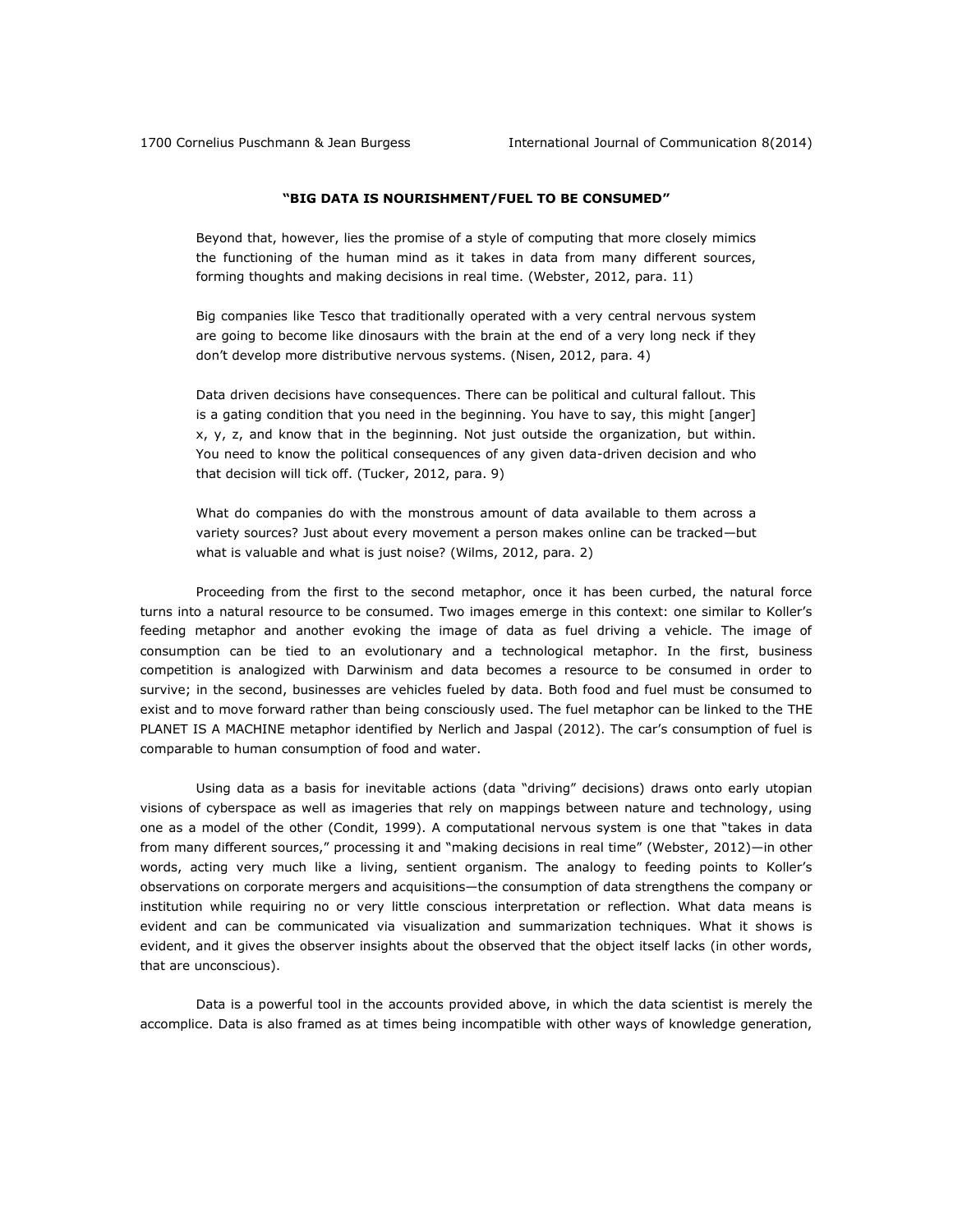and the consequences of decisions driven by data are depicted as having to be socially resolved. The consumption metaphor furthermore suggests that information that has been consumed is also no longer available to competitors, enforcing its value. Making decisions in real time based entirely on data analysis is framed as being superior to the slow decision making conducted by subjective individuals in complex organizations with strict social hierarchies. Metonymical metaphors (analogies that describe part–whole relationships) have a long tradition of use to describe social and political systems—for example, to depict the state as a body (Kövecses, 2006, p. 137). A data organism is one that possesses the power and reach of a complex organization, but with greater dexterity as a result of its diet. Such an organism is also able to adapt to a new environment more easily than a traditional organization. Again, big data metaphorically fits into the frame of competition and consumption outlined above, in which it has been assigned the role of the informational analogy to a scarce natural resource.

#### **Conclusion**

This article has discussed the meaning of *data* and *big data* as contested and evolving terms, argued for the relevance of metaphors both for making complex phenomena meaningful and in shaping the meanings of these phenomena, and it examined two recurring metaphors used to frame big data as an economic resource and an epistemological paradigm. In some of the accounts provided, data accurately reflects nature, society, and culture; the units in which it is packaged are comparable; and similar results can be produced under similar circumstances. The path of interpretation between the data and its meaning is short, and conclusions are independent of a particular context of the subjective views of the analyst. Through the use of a highly specific set of terms, the role of data as a valued commodity is effectively inscribed (e.g., "the new oil"; Rotella, 2012), most often by suggesting physicality, immutability, context independence, and intrinsic worth.

We agree with van Dijk's contention that "metaphors are crucial narrative tools in the popularisation of knowledge; they provide prototypes for imaginary creations" (1998, p. 22). Because of the degree of abstractness of science and technology, conceptual metaphor is particularly salient in these domains. Science is often associated with metaphors of discovery and adventure, with "findings" being "uncovered" rather than explanations for natural phenomena articulated by researchers in the rhetorical fashion Rosenberg (2013) ascribed to early natural philosophy. Scientific facts are, like data, regularly framed as givens that are valid outside of a particular context rather than simply being pieces of discourse that are ascribed to specific actors and embedded in a specific context (Latour & Woolgar, 1979).

We find the high degree of metaphorization in media discourses of big data to signal the need to latch on to familiar concepts, even if these concepts map imperfectly. These imperfections have political consequences: Koller (2005) finds that "Metaphorically constructing a social practice as natural and inevitable precludes change and struggle over definitions" (p. 218), and Charteris-Black (2006) argues that, in addition to embodied experience, "the cognitive heuristics of metaphor are equally active in creating politically influential representations of society and change" (p. 580). Another key contention is that the metaphors we have described thoroughly disguise the agency of data creation by evoking natural source domains. In social media platforms, data is generated inadvertently—likes, shares, tweets, and posts *become* data in the sense we have described when they are something else entirely from the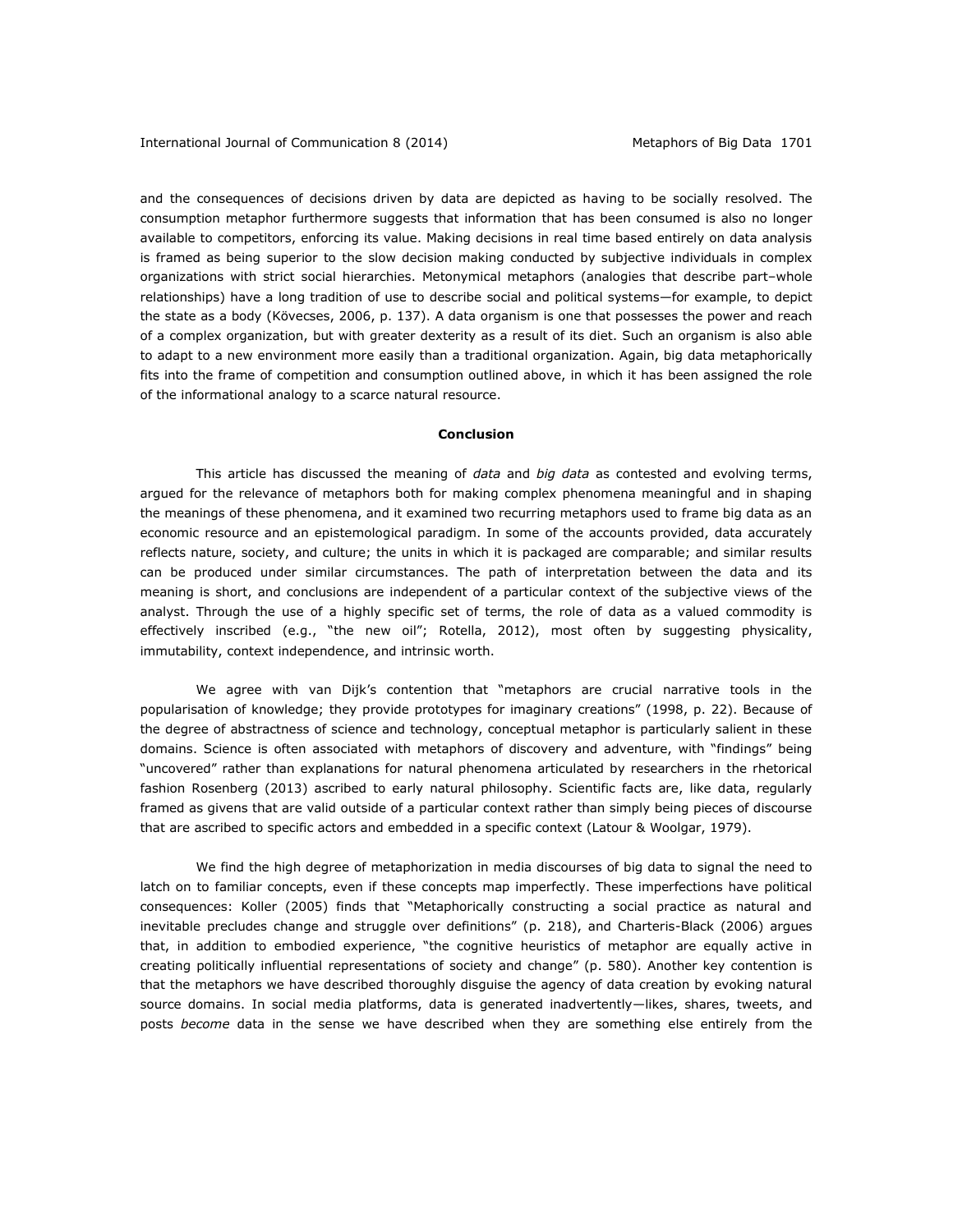viewpoint of their creators and addressees. What Bowker (2013) refers to as "interpretative work" (p. 170) applies especially to social media platforms, which are filled with signs that have unclear and frequently self-referential meanings before they are even quantified. It is clear what tweets, shares, and likes *look* like, but it is unclear what they *mean*; yet it is exactly their formal homogeneity that makes them interesting research data from a computational perspective. The lack of clarity in creation overlaps with a lack of clarity in interpretation; procedures such as sentiment analysis make it possible to extract meaning from data that is otherwise considered unstructured, while social media platforms are built in ways that specifically facilitate the creation of (meta)data to then be analyzed computationally.

Social media has shifted the conceptual grounds on which the Internet is imagined from a dominant spatial metaphor to a discourse metaphor. Much of the framing of social media services relies on discourse as its conceptual sources: Blogs are described as giving a voice to political dissidents, and Twitter was criticized in an early market research study for consisting mainly of "mindless babble" (Pear Analytics, 2009). Crawford (2009) points out that the discourse metaphor is only partially adopted. Whereas sending messages (in the form of tweeting and posting, and, by extension, liking, sharing, and pinning) is a part of the metaphor, receiving (or listening) is framed as much less important, because it leaves behind no digitally visible traces. By contrast, actively using social media such as Twitter produces vast volumes of data to be mined and analyzed, making it a pertinent object of predictive analytics (Sullivan, 2013). Social media data is one of the most hyped areas of big data analytics, in both marketing and in computational social science; the rhetoric surrounding it contains many examples of the metaphorical framing sketched above. But rather than being recorded by technical instruments in controlled situations or collected as part of a carefully constructed study design, social media data constitutes a collection of disparate messages and meaning that diverge considerably from one community of users to another. The seeming uniformity and comparability of these meanings is the result of a highly constrained form, instances of which are stored in relational databases.

Integrating big data created in the computational paradigm that we have described into traditional academic research creates numerous challenges for researchers across the humanities and social sciences, who must adjust to a set of new and unfamiliar computational methods. Mahrt and Scharkow (2013) have conducted a thorough critique of the methodological shortcomings of approaches that use large volumes of user-generated data in a social science paradigm. They lament issues such as deficitary sampling, nonreplicability of results, and a lack of theoretical grounding, noting that often data volume is traded for quality. Another issue is that of validity; often the generalizations made on the basis of big data take a degree of confidence, if not creative imagination, to be acceptable, because they tend to operationalize communicative acts in ways unforeseen by communicators. Much of the academic criticism of the implicit ideology of big data stems from the conflict between a new computational research paradigm that integrates data as a resource and an older one that assumes it to be socially constructed (Anderson, 2008; boyd & Crawford, 2012). The shift in how data is created from the traditional scientific record to social media underpins this hybridism: Big social data *becomes* data only by the means used to handle and process it, not by ontology. In the new paradigm, big data affords shared observation and a transparent rather than negotiated reality. It remains to be seen whether, when, and how the metaphors used to conceptualize big data will stabilize.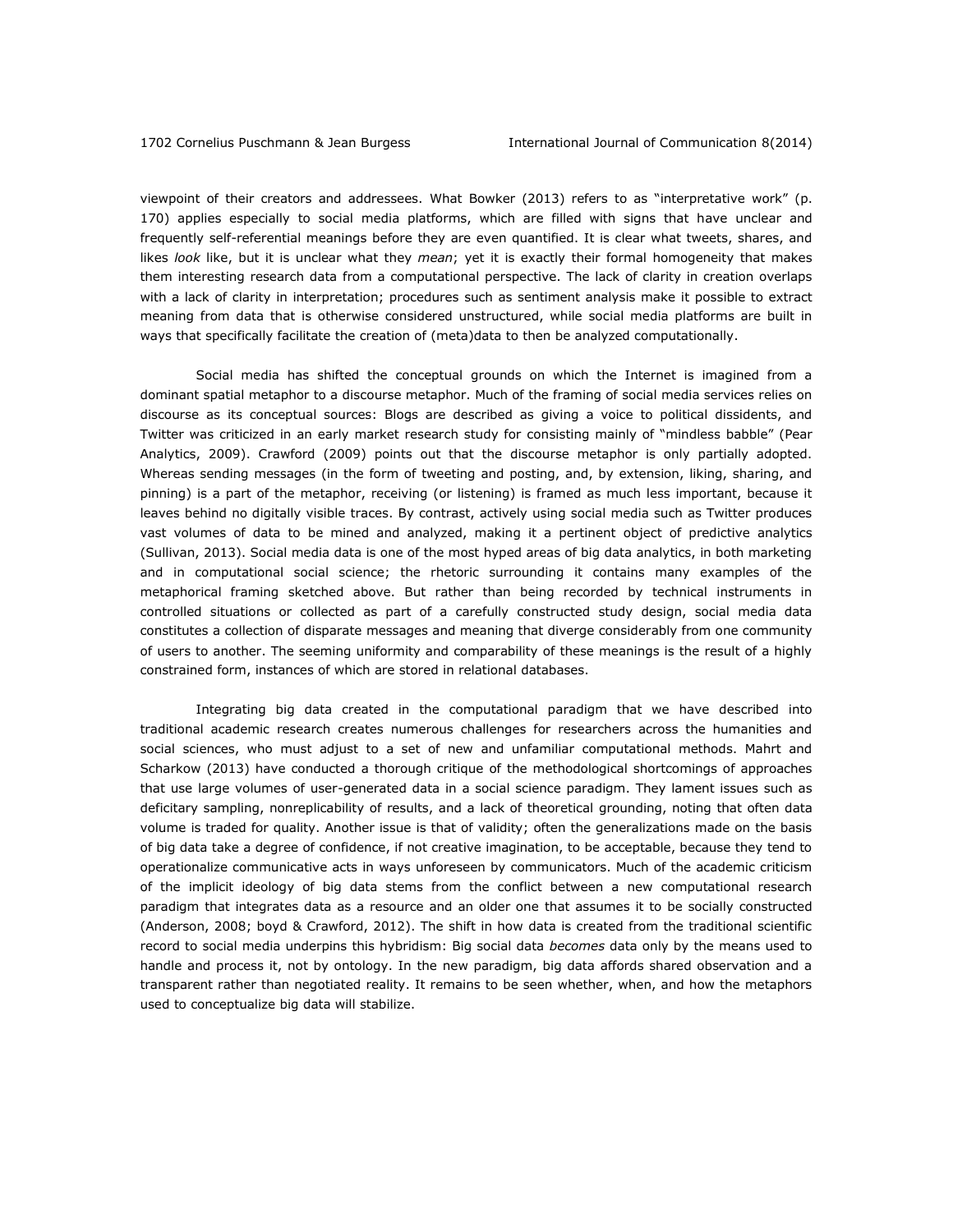## **References**

Aitchison, J. (2001). *Language change: Progress or decay?* Cambridge, UK: Cambridge University Press.

- Anderson, C. (2008, June 28). The end of theory: The data deluge makes the scientific method obsolete. *Wired.* Retrieved from [http://www.wired.com/science/discoveries/magazine/16-07/pb\\_theory](http://www.wired.com/science/discoveries/magazine/16-07/pb_theory)
- Bijker, W. E. (1997). *Of bicycles, Bakelites, and bulbs: Toward a theory of sociotechnical change.* Cambridge, MA: MIT Press.
- Black, M. (1962). *Models and metaphors*. Ithaca, NY: Cornell University Press.
- Blavin, J. H., & Cohen, I. G. (2002). Gore, Gibson, and Goldsmith: The evolution of Internet metaphors in law and commentary. *Harvard Journal of Law and Technology, 16*(1), 265–285.
- Booz & Company. (2011). Riding the data tsunami in the MENA region and beyond. Retrieved from [http://www.booz.com/me/home/press\\_media/management\\_consulting\\_press\\_releases/article/4898](http://www.booz.com/me/home/press_media/management_consulting_press_releases/article/48981153) [1153](http://www.booz.com/me/home/press_media/management_consulting_press_releases/article/48981153)
- Bowker, G. C. (2005). *Memory practices in the sciences.* Cambridge, MA: MIT Press.
- Bowker, G. C. (2013). Data flakes: An afterword to "raw data" is an oxymoron. In L. Gitelman (Ed.), *"Raw data" is an oxymoron* (pp. 167–171). Cambridge, MA: MIT Press.
- Bowker, G. C., & Star, S. L. (1999). *Sorting things out: Classification and its consequences*. Cambridge, MA: MIT Press.
- boyd, d., & Crawford, K. (2012). Critical questions for big data: Provocations for a cultural, technological, and scholarly phenomenon. *Information, Communication & Society, 15*(5), 662–679. doi:10.1080/1369118X.2012.678878
- Bundale, B. (2012, November 29). Data science pool touted. *The Chronicle Herald.* Retrieved from <http://thechronicleherald.ca/business/204136-data-science-pool-touted>
- Burgess, J., & Bruns, A. (2012). Twitter archives and the challenges of "big social data" for media and communication research. *M/C Journal, 15*(5). Retrieved from [http://journal.media](http://journal.media-culture.org.au/index.php/mcjournal/article/viewArticle/561)[culture.org.au/index.php/mcjournal/article/viewArticle/561](http://journal.media-culture.org.au/index.php/mcjournal/article/viewArticle/561)
- Charteris-Black, J. (2006). Britain as a container: Immigration metaphors in the 2005 election campaign. *Discourse & Society*, *17*(5), 563–581. doi:10.1177/0957926506066345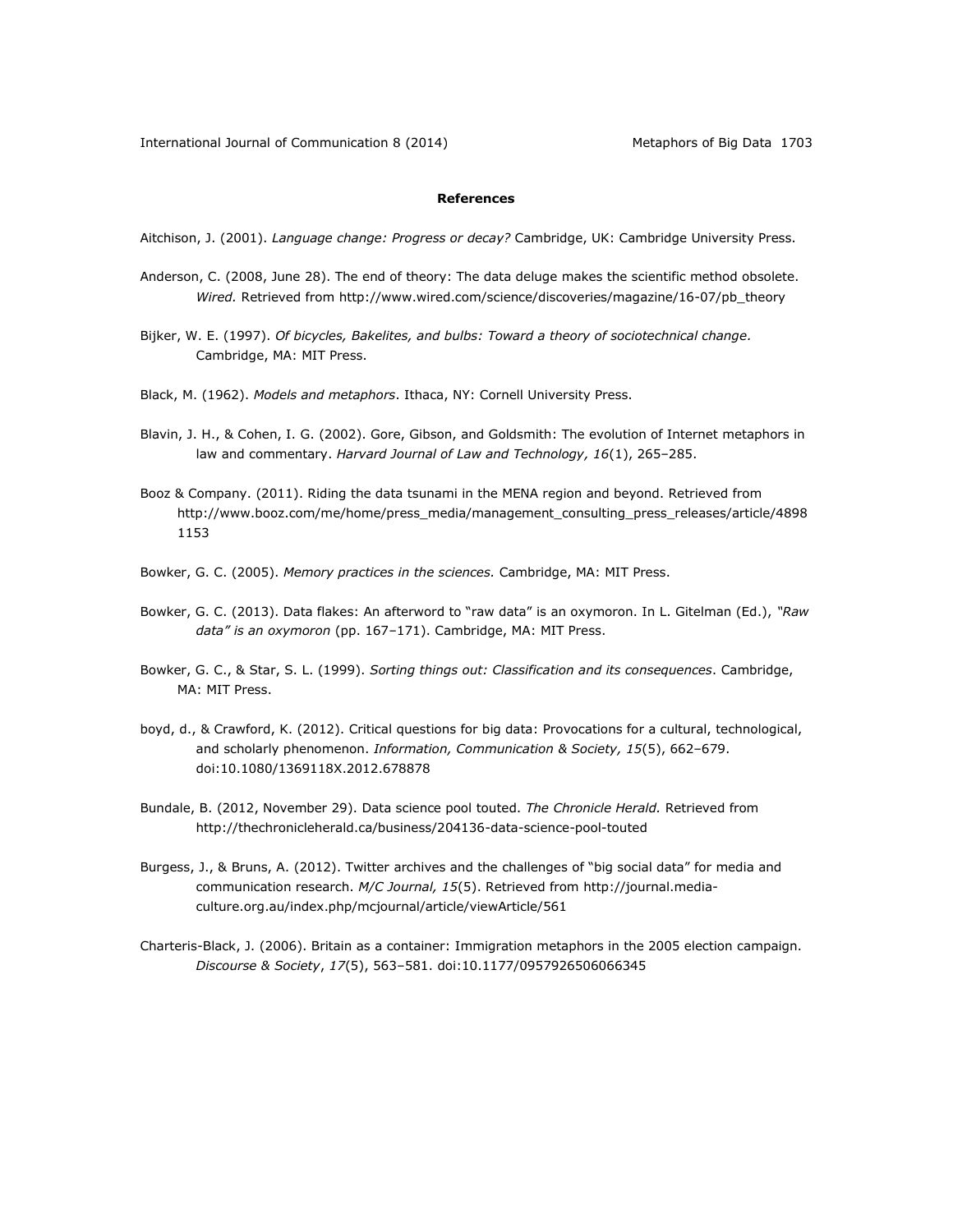- Condit, C. M. (1999). How the public understands genetics: non-deterministic and non-discriminatory interpretations of the blueprint'' metaphor. *Public Understanding of Science*, *8*, 169–180. doi:10.1088/0963-6625/8/3/302
- Crawford, K. (2009). Following you: Disciplines of listening in social media. *Continuum, 23*(4), 525–535. doi:10.1080/10304310903003270
- Data is power: How information is driving the future. (2011, October 13). *Popular Science.* Retrieved from <http://www.popsci.com/technology/article/2011-10/data-power>

Davidson, D. (1978). What metaphors mean. *Critical Inquiry*, *5*(1), 31–47.

- European Commission. (2013). Big data for Europe (SPEECH/13/893). Retrieved from [http://europa.eu/rapid/press-release\\_SPEECH-13-893\\_en.htm](http://europa.eu/rapid/press-release_SPEECH-13-893_en.htm)
- Fairclough, N. (1995). *Media discourse*. London: Arnold.
- Fauconnier, G., & Turner, M. (1996). Blending as a central process of grammar. In A. Goldberg (Ed.), *Conceptual Structure, Discourse, and Language* (pp. 113–130). Stanford, CA: Center for the Study of Language and Information.
- Forceville, C. J., & Renckens, T. (2013). The GOOD IS LIGHT and BAD IS DARK metaphor in feature films. *Metaphor and the Social World*, *3*(2), 160–179. doi:10.1075/msw.3.2.03for
- Gage, D. (2011). Accel makes big commitment to big data with \$100M fund. *The Wall Street Journal.* Retrieved from [http://blogs.wsj.com/venturecapital/2011/11/08/accel-makes-big-commitment](http://blogs.wsj.com/venturecapital/2011/11/08/accel-makes-big-commitment-to-big-data-with-100m-fund)[to-big-data-with-100m-fund](http://blogs.wsj.com/venturecapital/2011/11/08/accel-makes-big-commitment-to-big-data-with-100m-fund)
- Gillespie, T. (2014). The relevance of algorithms. In T. Gillespie, P. Boczkowski, & K. Foot (Eds.), *Media technologies: Essays on communication, materiality, and society* (pp. 167–194). Cambridge, MA: MIT Press.
- Gitelman, L., & Jackson, V. (2013). Introduction. In L. Gitelman (Ed.), *"Raw data" is an oxymoron* (pp. 1– 14). Cambridge, MA: MIT Press.
- Groenfeldt, T. (2012, November 29). IBM and Ohio State University get analytical. *Forbes.* Retrieved from [http://www.forbes.com/sites/tomgroenfeldt/2012/11/29/ibm-and-ohio-state-university-get](http://www.forbes.com/sites/tomgroenfeldt/2012/11/29/ibm-and-ohio-state-university-get-analytical)[analytical](http://www.forbes.com/sites/tomgroenfeldt/2012/11/29/ibm-and-ohio-state-university-get-analytical)
- Hamilton, A. (1788). *The federalist no. 34*. Retrieved from [http://thomas.loc.gov/home/histdox/fed\\_34.html](http://thomas.loc.gov/home/histdox/fed_34.html)
- Harrison, S. J., Todd, Z., & Lawton, R. (2008). Talk about terrorism and the media: Communicating with the conduit metaphor. *Communication, Culture & Critique*, *1*, 378–395. doi:10.1111/j.1753- 9137.2008.00031.x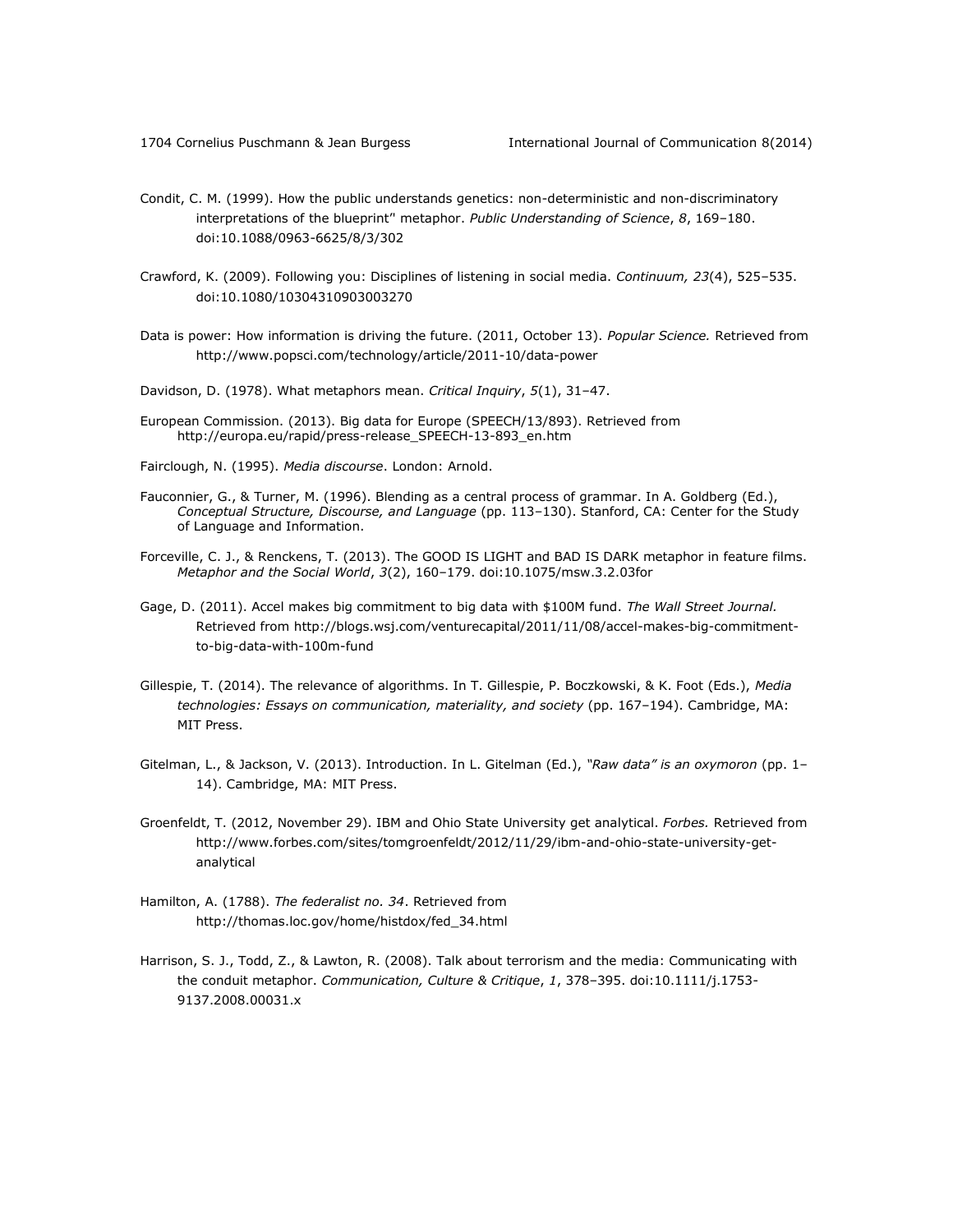Hellsten, I. (2002). *The politics of metaphor: Biotechnology and biodiversity in the media*. PhD thesis, University of Tampere. Retrieved from [http://tampub.uta.fi/bitstream/handle/10024/67206/951-44-](http://tampub.uta.fi/bitstream/handle/10024/67206/951-44-5380-8.pdf?sequence=1) [5380-8.pdf?sequence=1](http://tampub.uta.fi/bitstream/handle/10024/67206/951-44-5380-8.pdf?sequence=1)

Hickey, R. (Ed.). (2003). *Motives for language change*. Cambridge: Cambridge University Press.

- Howe, D., Costanzo, M., Fey, P., Gojobori, T., Hannick, L., Hide, W., Hill, D. P., et al. (2008). Big data: The future of biocuration. *Nature, 455*(7209), 47–50. doi:10.1038/455047a
- Johnston, R. (2009). Salvation or destruction: Metaphors of the Internet. *First Monday*, *14*(4). Retrieved from<http://firstmonday.org/htbin/cgiwrap/bin/ojs/index.php/fm/article/view/2370/2158>
- Kennedy, H. (2012). Perspectives on sentiment analysis. *Journal of Broadcasting & Electronic Media, 56*(4), 435–450. doi:10.1080/08838151.2012.732141
- Knorr, K. (1980). The Scientist as an analogical reasoner: A critique of the metaphor theory of innovation. *Communication and Cognition*, *13*(1), 183–208.
- Koller, V. (2004). Businesswomen and war metaphors: "Possessive, jealous and pugnacious"? *Journal of Sociolinguistics, 8*(1), 3–22. doi:10.1111/j.1467-9841.2004.00249.x
- Koller, V. (2005). Critical discourse analysis and social cognition: evidence from business media discourse. *Discourse & Society*, *16*(2), 199–224. doi:10.1177/0957926505049621
- Kövecses, Z. (2006). *Language, mind, and culture: A practical introduction.* Oxford, UK: Oxford University Press.
- Kress, G. R. (1989). *Linguistic processes in sociocultural practice*. Oxford: Oxford University Press.
- Lakoff, G., & Johnson, M. (1980). *Metaphors we live by.* Chicago, IL: University of Chicago Press.
- Lakoff, G., & Johnson, M. (1999). *Philosophy in the flesh: The embodied mind and its challenge to western thought*. New York: Basic Books.
- Lakoff, G., & Turner, M. (1989). *More than cool reason. A field guide to poetic metaphor*. Chicago; London: Chicago University Press.
- Latour, B., & Woolgar, S. (1979). *Laboratory life: The construction of scientific facts.* Princeton, NJ: Princeton University Press.
- Lazer, D., Pentland, A., Adamic, L., Aral, S., Barabasi, A.-L., Brewer, D., & Van Alstyne, M. (2009). Computational social science. *Science, 323*(5915), 721–723. doi:10.1126/science.1167742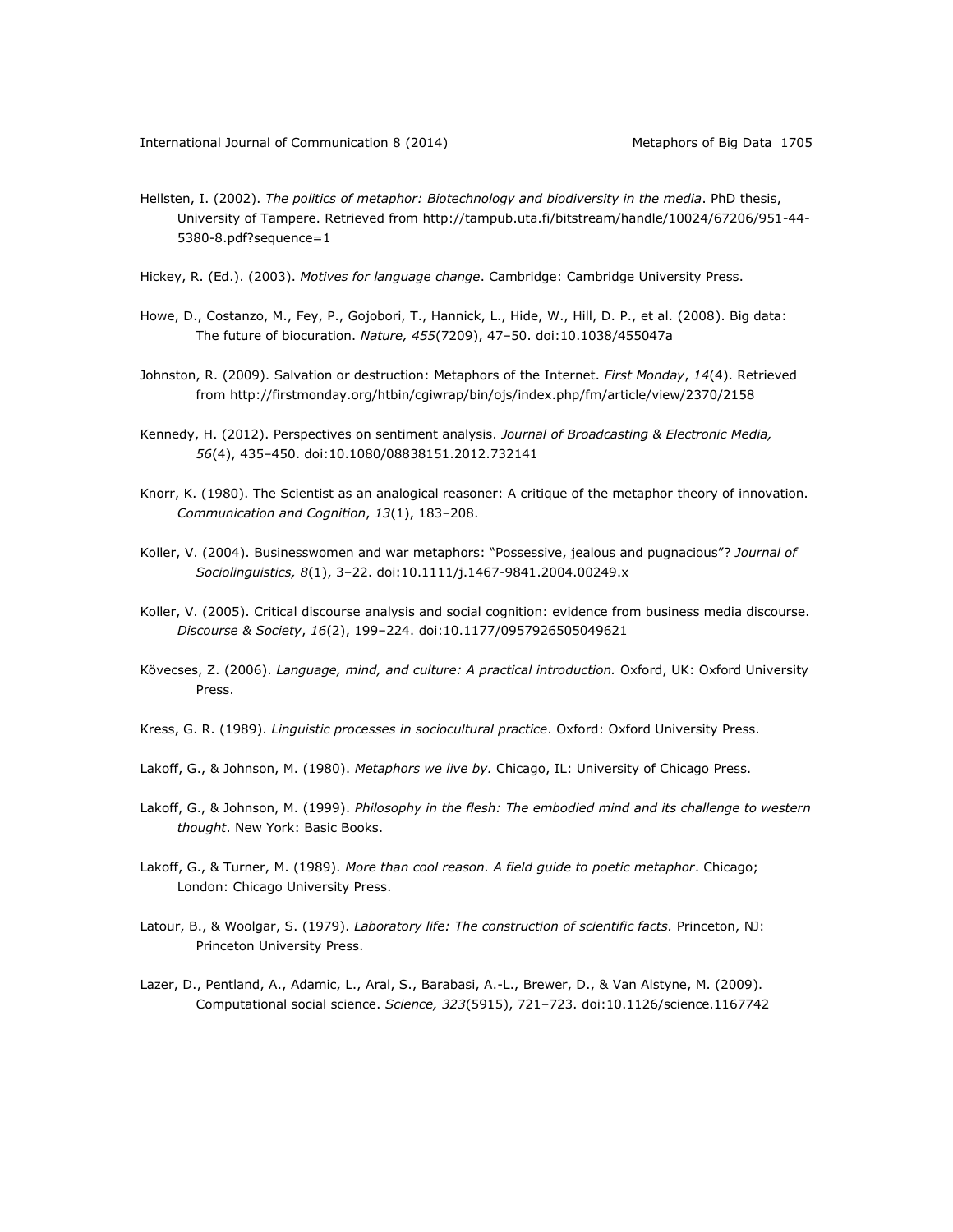- Lombard, C. G. (2005). Conceptual metaphors in computer networking terminology. *Southern African Linguistics and Applied Language Studies*, *23*(2), 177–185.
- Maasen, S. (1995). Who is afraid of metaphors? In S. Maasen, E. Mendelsohn, & P. Weingart (Eds.), *Biology as Society, Society as Biology: Metaphors* (pp. 11–35). New York: Springer. doi:10.1007/978-94-011-0673-3\_2
- Maasen, S., & Weingart, P. (1995). Metaphors -- messengers of meaning. A Contribution to an evolutionary sociology of science. *Science Communication*, *17*(1), 9–31.

Maasen, S., & Weingart, P. (2002). *Metaphor and the dynamics of knowledge*. Oxford: Taylor & Francis.

- Machlup, F. (1940). *The stock market, credit and capital formation*. London: William Hodge & Co.
- Maglio, P. P., & Matlock, T. (1998). Constructing social spaces in virtual environments: Metaphors we surf the web by. In C. Höök, A. Munro, & D. Benyon (Eds.), *Proceedings of the workshop on personalised and social navigation in information space* (pp. 138–149). Kista, Sweden: Swedish Institute of Computer Science.
- Mahrt, M., & Scharkow, M. (2013). The value of big data in digital media research. *Journal of Broadcasting & Electronic Media*, *57*(1), 20–33. doi:10.1080/08838151.2012.761700
- Manovich, L. (2012). Trending: The promises and the challenges of big social data. In M. K. Gold (Ed.), *Debates in the Digital Humanities* (pp. 460–475). Minneapolis, MN: University of Minnesota Press.
- Markham, A. N. (2003). Metaphors reflecting and shaping the reality of the Internet: Tool, place, way of being. (Unpublished manuscript) Presented at the 4<sup>th</sup> annual conference of the International Association of Internet Researchers (AoIR), Toronto, Canada, October 2003. Retrieved from <http://markham.internetinquiry.org/writing/MarkhamTPW.pdf>
- Mayer-Schönberger, V., & Cukier, K. (2013) *Big data: A revolution that will transform how we work, live and think.* New York, NY: Houghton Mifflin Harcourt.
- Nerlich, B., & Jaspal, R. (2012). Metaphors we die by? Geoengineering, metaphors, and the argument from catastrophe. *Metaphor and Symbol, 27*, 131–147. doi:10.1080/10926488.2012.665795
- Nisen, M. (2012, August 31). Big data will require companies to develop entirely new central nervous systems. *Business Insider.* Retrieved from [http://www.businessinsider.com/big-data-more](http://www.businessinsider.com/big-data-more-distributive-nervous-system-2012-8)[distributive-nervous-system-2012-8](http://www.businessinsider.com/big-data-more-distributive-nervous-system-2012-8)
- Nunes, M. (1995). Baudrillard in cyberspace: Internet, virtuality, and postmodernity. *Style*, *29*, 314–327.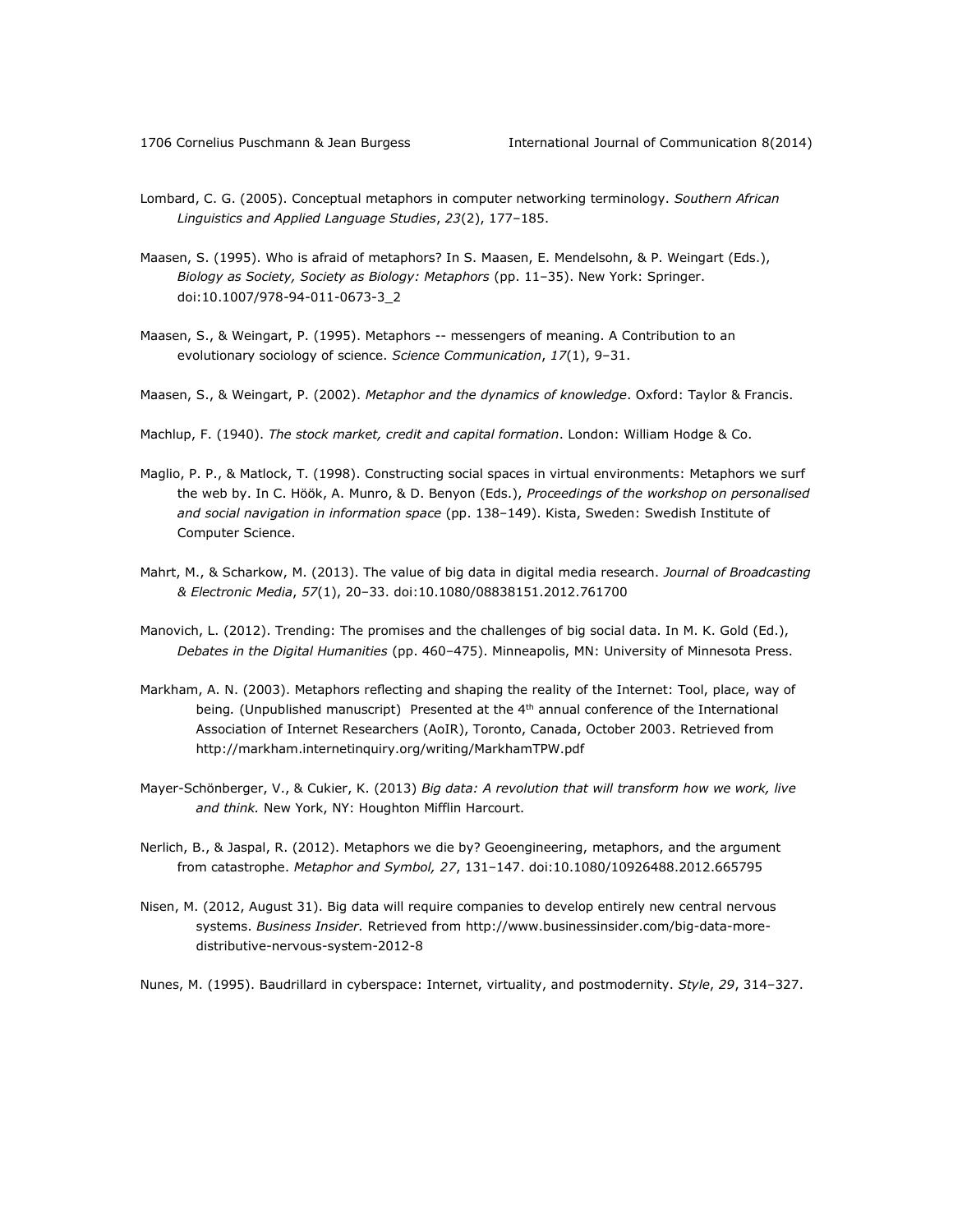- Pear Analytics. (2009). Twitter Study August 2009. Retrieved from [http://www.pearanalytics.com/wp](http://www.pearanalytics.com/wp-content/uploads/2012/12/Twitter-Study-August-2009.pdf)[content/uploads/2012/12/Twitter-Study-August-2009.pdf](http://www.pearanalytics.com/wp-content/uploads/2012/12/Twitter-Study-August-2009.pdf)
- Pinch, T. J., & Bijker, W. E. (1984). The social construction of facts and artefacts: or how the sociology of science and the sociology of technology might benefit each other. *Social Studies of Science*, *14*(3), 399–441. doi:10.1177/030631284014003004
- Potter, J., & Wetherell, M. (1987). *Discourse and social psychology: Beyond attitudes and behaviour*. London: Sage.
- Raasch, C. (2012, November 29). How has big data changed your life?. *USA Today.* Retrieved from <http://www.usatoday.com/story/tech/2012/11/29/your-big-data-life-stories/1735223>
- Ritchie, D. (2003). "ARGUMENT IS WAR"— or is it a game of chess? Multiple meanings in the analysis of implicit metaphors. *Metaphor and Symbol*, *18*(2), 125–146.
- Rosenberg, D. (2013). Data before the fact. In L. Gitelman (Ed.), *"Raw data" is an oxymoron* (pp. 15–40). Cambridge, MA: MIT Press.
- Rooney, B. (2012, November 29). Big data is on the rise, bringing big questions. *The Wall Street Journal.* Retrieved from [http://blogs.wsj.com/tech-europe/2012/11/29/big-data-is-on-the-rise-bringing](http://blogs.wsj.com/tech-europe/2012/11/29/big-data-is-on-the-rise-bringing-big-questions)[big-questions](http://blogs.wsj.com/tech-europe/2012/11/29/big-data-is-on-the-rise-bringing-big-questions)
- Rotella, P. (2012, April 2). Is data the new oil? *Forbes.* Retrieved from <http://www.forbes.com/sites/perryrotella/2012/04/02/is-data-the-new-oil>
- Ryall, E. (2008). The language of genetic technology: Metaphor and media representation. *Continuum: Journal of Media & Cultural Studies*, *22*(3), 363–373. doi:10.1080/10304310701861556
- Santa Anna, O. (1999). ''Like an animal I was treated": Anti-immigrant metaphor in US public discourse. *Discourse & Society*, *10*(2), 191–224.
- Stefik, M. J. (Ed.). (1997). *Internet dreams: Archetypes, myths, and metaphors.* Cambridge, MA: MIT Press.
- Sullivan, L. (2013, September 5). Topsy uses Twitter data to analyze search, tweets. *MediaPostNews.* Retrieved from [http://www.mediapost.com/publications/article/208435/topsy-uses-twitter-data](http://www.mediapost.com/publications/article/208435/topsy-uses-twitter-data-to-analyze-search-tweets.html)[to-analyze-search-tweets.html](http://www.mediapost.com/publications/article/208435/topsy-uses-twitter-data-to-analyze-search-tweets.html)
- Sweetser, E. (1988). Grammaticalization and semantic bleaching. In *Proceedings of the Fourteenth Annual Meeting of the Berkeley Linguistics Society* (pp. 389–405). Berkeley, CA: Berkeley Linguistics Society.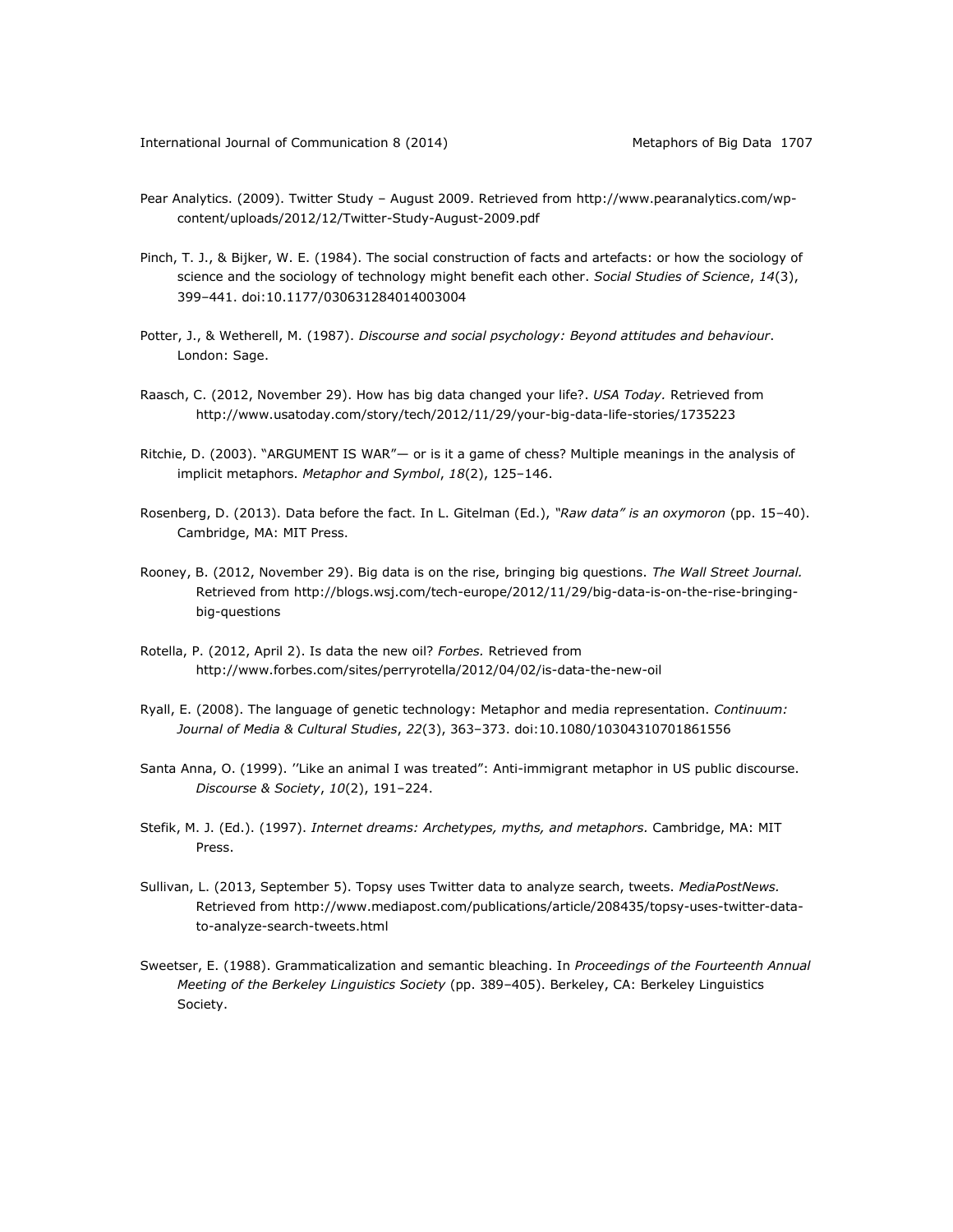- Sweetser, E. (1991). *From etymology to pragmatics: Metaphorical and cultural aspects of semantic structure*. Cambridge, UK: Cambridge University Press.
- Sweetser, E. (2001). Blended spaces and performativity. *Cognitive Linguistics*, *11*(3-4), 305–333. doi:10.1515/cogl.2001.018
- Tucker, P. (2012, March 5). The three things you need to know about big data, right now. World Future Society. Retrieved from [http://www.wfs.org/content/three-things-you-need-know-about-big](http://www.wfs.org/content/three-things-you-need-know-about-big-data-right-now)[data-right-now](http://www.wfs.org/content/three-things-you-need-know-about-big-data-right-now)
- UK Department for Business, Innovation, & Skills. (2013). UK data capability strategy: seizing the data opportunity (Ref: BIS/13/1250). Retrieved from <https://www.gov.uk/government/publications/uk-data-capability-strategy>
- UN Global Pulse. (2012). Big data for development: Challenges & opportunities. Retrieved from [http://www.unglobalpulse.org/sites/default/files/BigDataforDevelopment-](http://www.unglobalpulse.org/sites/default/files/BigDataforDevelopment-GlobalPulseMay2012.pdf)[GlobalPulseMay2012.pdf](http://www.unglobalpulse.org/sites/default/files/BigDataforDevelopment-GlobalPulseMay2012.pdf)
- Webster, J. (2012, August 29). Big data deserves IT's attention. *Computerworld.* Retrieved from [http://www.computerworld.com/s/article/357189/Big\\_Data\\_Deserves\\_IT\\_s\\_Attention?taxonomyI](http://www.computerworld.com/s/article/357189/Big_Data_Deserves_IT_s_Attention?taxonomyId=11)  $d=11$
- van Dijk, T. A. (1993). Principles of critical discourse analysis. *Discourse & Society*, *4*(2), 249–283. doi:10.1177/0957926593004002006
- van Dijk, T. A. (1997). *Discourse as structure and process*. London, UK: Sage.
- van Dijk, T. A. (1998). Opinions and ideologies in the press. In A. Bell & P. Garrett (Eds.), *Approaches to media discourse* (pp. 21–63). Oxford, UK: Blackwell Publishers.
- Warnick, B. R. (2004). Technological metaphors and moral education: The hacker ethic and the computational experience. *Studies in Philosophy and Education*, *23*, 265–281.
- Weinberger, David (2012). *Too big to know: Rethinking knowledge now that the facts aren't the facts, experts are everywhere, and the smartest person in the room is the room.* New York, NY: Basic Books.
- Wilken, R. (2013). An exploratory comparative analysis of the use of metaphors in writing on the Internet and mobile phones. *Social Semiotics*, *23*(5), 632–647. doi:10.1080/10350330.2012.738999
- Wilms, T. (2012, November 12). 5 things every business needs. *Forbes.* Retrieved from <http://www.forbes.com/sites/sap/2012/11/12/5-things-every-business-needs>